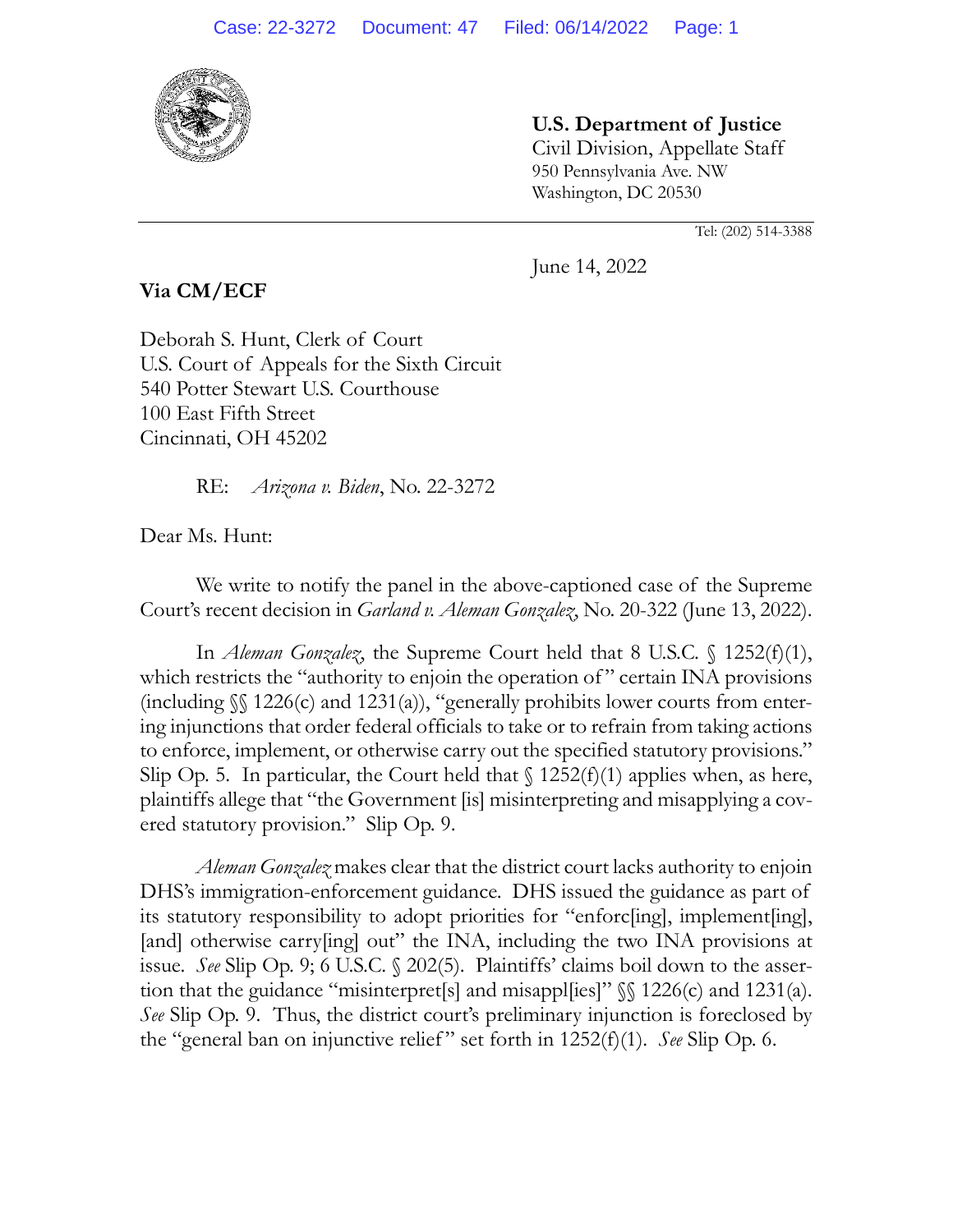A copy of the Supreme Court's decision is attached.

Sincerely,

*/s/ Sean R. Janda* Sean R. Janda

cc: All counsel (via CM/ECF)

Attachment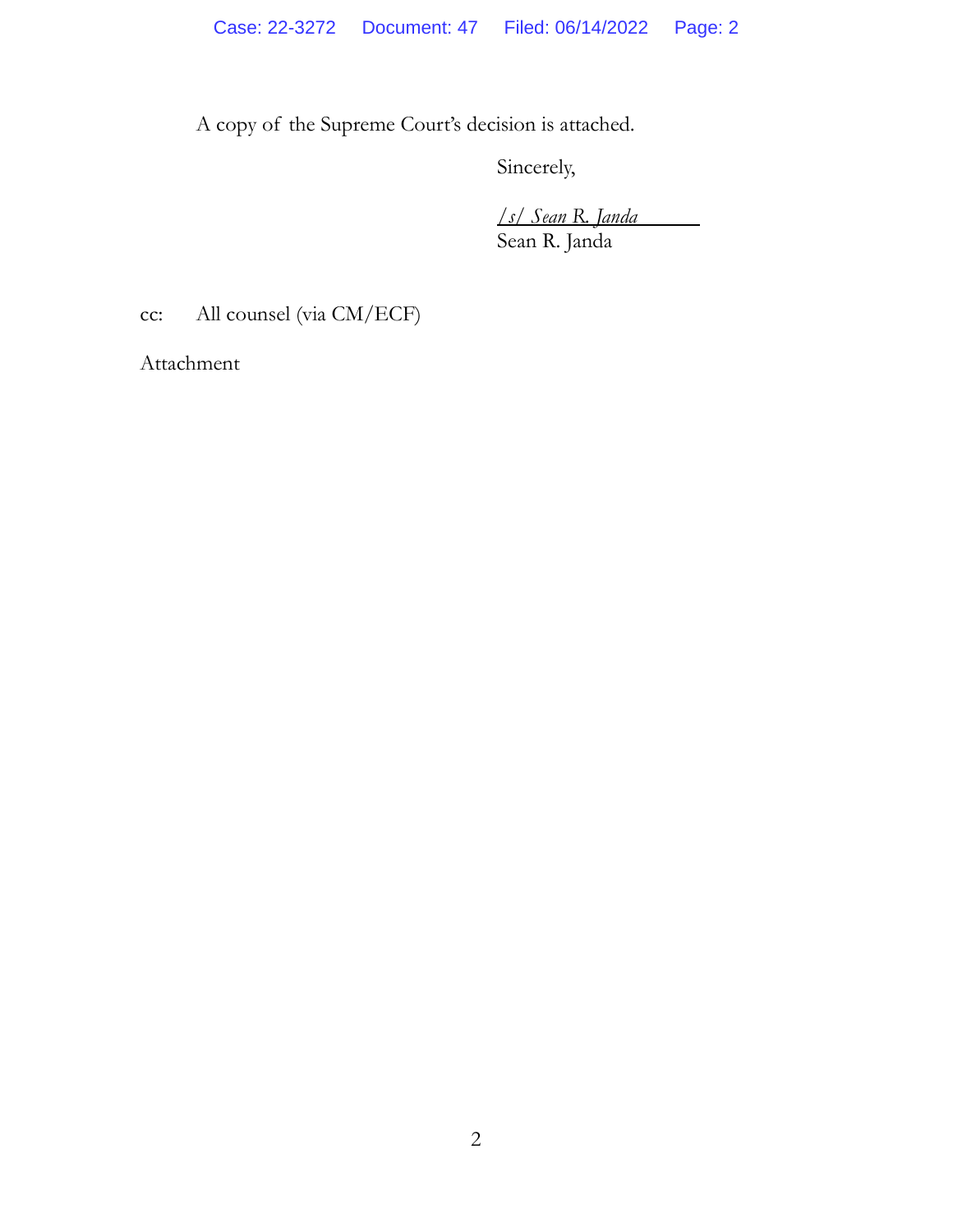——————

### (Slip Opinion) **OCTOBER TERM, 2021** 1

## Syllabus

 NOTE: Where it is feasible, a syllabus (headnote) will be released, as is being done in connection with this case, at the time the opinion is issued. The syllabus constitutes no part of the opinion of the Court but has been<br>prepared by the Reporter of Decisions for the convenience of the reader.<br>See United States v. Detroit Timber & Lumber Co., 200 U.S. 321, 337.

# **SUPREME COURT OF THE UNITED STATES**

### Syllabus

# GARLAND, ATTORNEY GENERAL, ET AL. *v*. ALEMAN GONZALEZ ET AL.

## CERTIORARI TO THE UNITED STATES COURT OF APPEALS FOR THE NINTH CIRCUIT

### No. 20–322. Argued January 11, 2022—Decided June 13, 2022\*

 more than 180 days without providing each a bond hearing." *Gonzalez*  Respondents are aliens who were detained by the Federal Government pursuant to 8 U. S. C. §1231(a)(6) of the Immigration and Nationality Act (INA). Respondents Esteban Aleman Gonzalez and Jose Eduardo Gutierrez Sanchez—the named plaintiffs in the case that bears Aleman Gonzalez's name—are natives and citizens of Mexico who were detained under §1231(a)(6) after reentering the United States illegally. They filed a putative class action in the United States District Court for the Northern District of California, alleging that aliens detained under  $$1231(a)(6)$  are entitled to bond hearings after six months' detention. The District Court certified a class of similarly situated plaintiffs and "enjoined [the Government] from detaining [respondents] and the class members pursuant to section 1231(a)(6) for v. *Sessions*, 325 F. R. D. 616, 629. A divided panel of the Ninth Circuit affirmed. *Aleman Gonzalez* v. *Barr*, 955 F. 3d 762, 766. Respondent Edwin Flores Tejada—the named plaintiff in the case that bears his name—is a native and citizen of El Salvador. He likewise reentered the country illegally and was detained under  $$1231(a)(6)$ . He filed suit in the Western District of Washington, alleging that §1231(a)(6) entitled him to a bond hearing. The District Court certified a class, granted partial summary judgment against the Government, and entered class-wide injunctive relief. A divided panel of the Ninth Circuit affirmed. *Flores Tejada* v. *Godfrey*, 954 F. 3d 1245, 1247. This Court granted certiorari and instructed the parties to brief the threshold

<sup>\*</sup>Together with *Garland, Attorney General, et al.* v. *Flores Tejada et al.*  (see this Court's Rule 12.4), also on certiorari to the same court.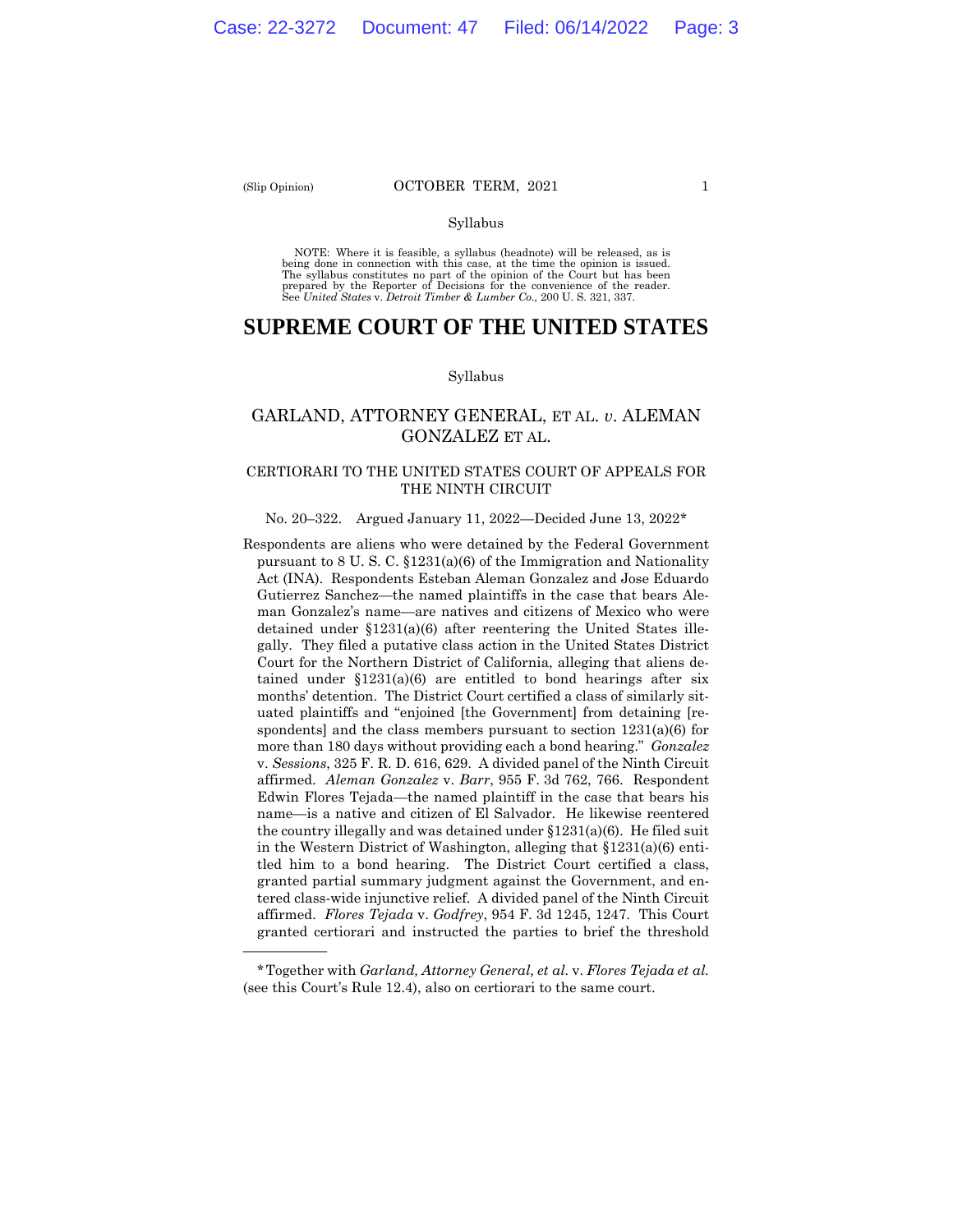### Syllabus

question whether the District Courts had jurisdiction to entertain respondents' requests for class-wide injunctive relief under the INA.

*Held*: Section 1252(f)(1) of the INA deprived the District Courts of jurisdiction to entertain respondents' requests for class-wide injunctive relief. Pp. 3–10.

(a) Section 1252(f )(1) generally strips lower courts of "jurisdiction or authority" to "enjoin or restrain the operation of " certain provisions of the INA. The ordinary meaning of the terms "enjoin" and "restrain" bars the class-wide relief awarded by the two District Courts here. When a court "enjoins" conduct, it issues an "injunction," which is a judicial order that "tells someone what to do or not to do." *Nken* v. *Holder*, 556 U. S. 418, 428. The Court has suggested that "restrain" sometimes has a "broad meaning" that refers to judicial orders that "inhibit" particular actions, and at other times it has a "narrower meaning" that includes "orders that stop (or perhaps compel)" such acts. *Direct Marketing Assn.* v. *Brohl*, 575 U. S. 1, 12–13. In §1252(f )(1), the object of the verbs "enjoin or restrain" is the "operation of " certain provisions of the INA—provisions that charge the Federal Government with the implementation and enforcement of the immigration laws governing the inspection, apprehension, examination, and removal of aliens. See §§ 1221–1232. Putting these terms together,  $$1252(f)(1)$  generally prohibits lower courts from entering injunctions that order federal officials to take or to refrain from taking actions to enforce, implement, or otherwise carry out the referenced INA statutory provisions.

Section  $1252(f)(1)$  includes one exception to this general prohibition: The lower courts retain the authority to "enjoin or restrain the operation of " the relevant statutory provisions "with respect to the application of such provisions to an individual alien against whom proceedings under such part have been initiated." In *Reno* v. *American-Arab Anti-Discrimination Comm*., 525 U. S. 471, 481–482, the Court stated that  $$1252(f)(1)$  "prohibits federal courts from granting classwide injunctive relief" but "does not extend to individual cases." Here, both District Courts entered injunctions requiring the Government to provide bond hearings, not only for respondents, but also for all other class members. Those orders "enjoin or restrain the operation" of §1231(a)(6) because they require officials to take actions that (in the Government's view) are not required by  $$1231(a)(6)$  and to refrain from actions that (again in the Government's view) are allowed by §1231(a)(6). Those injunctions thus interfere with the Government's efforts to operate  $$1231(a)(6)$ , and the injunctions do not fall within the exception for individualized relief because the injunctions were entered on behalf of entire classes of aliens. Pp. 3–7.

(b) Respondents' two counter-arguments fail. First, respondents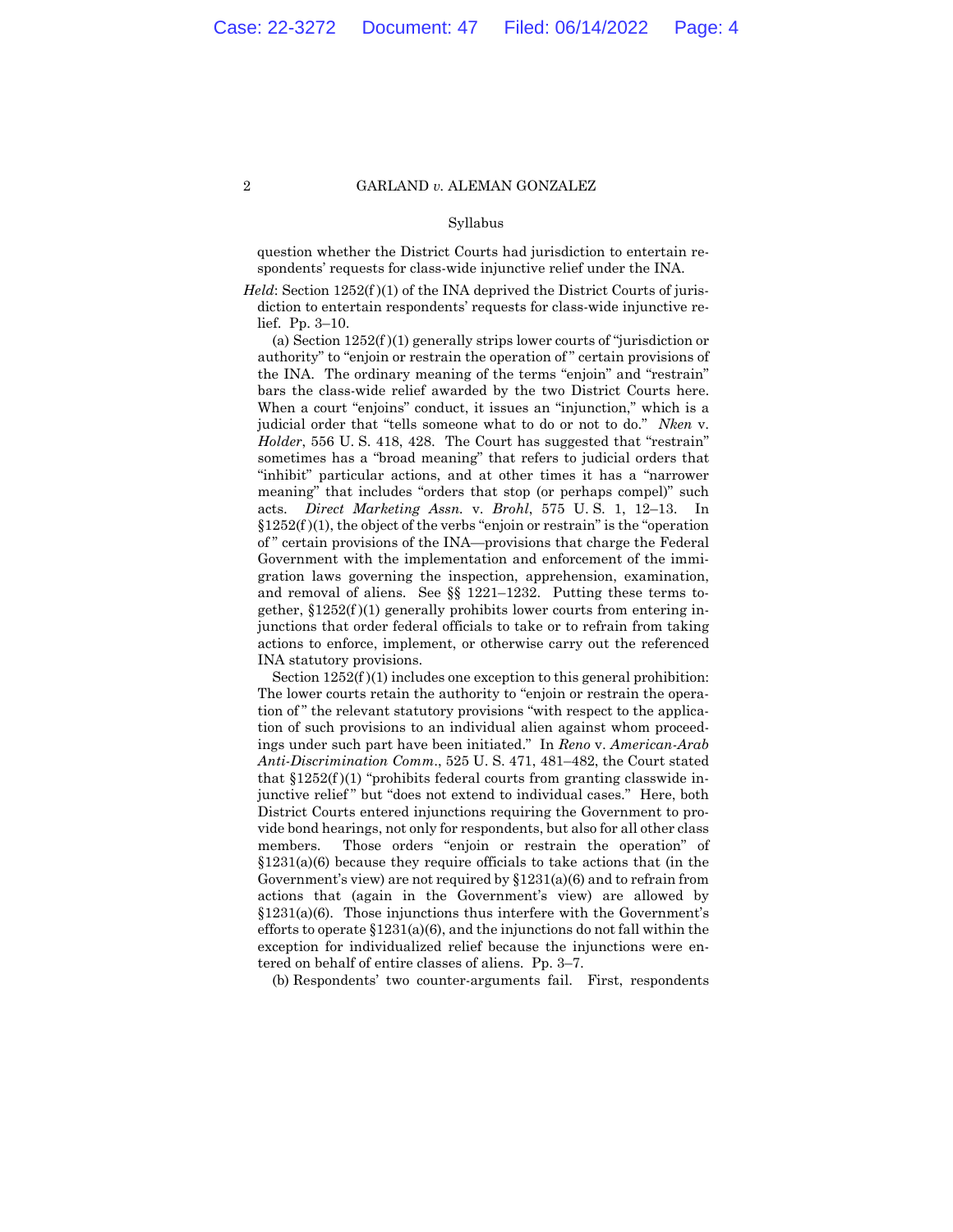### Syllabus

contend that "the operation" of the covered immigration provisions means the operation of those provisions "as *properly* interpreted" and that what §1252(f )(1) bars are class-wide injunctions that prohibit the Government from doing what the statute allows or commands. Brief for Respondents 49 (emphasis added). The ordinary meaning of the language of  $$1252(f)(1)$  weighs against respondents' interpretation. It is very common to refer to the "unlawful" or "improper" operation of something, and it is not apparent why the same cannot be said of a statute. The statutory context provides additional reasons to reject respondents' reading.

Respondents next argue that  $$1252(f)(1)$  allows class-wide relief so long as all the class members are "*individuals* who already face enforcement action." Brief for Respondents 55 (emphasis added). But  $§1252(f)(1)$  refers to "an individual," not "individuals," and the Court has repeatedly stated that it bars class-wide injunctive relief. See, *e.g., American-Arab Anti-Discrimination Comm*., 525 U. S., at 481. Respondents argue that the absence of any express reference to class actions in  $$1252(f)(1)$ —unlike the express reference in  $$1252(e)(1)$ —suggests that no preclusion of class-wide relief was intended The Court is reluctant to give much weight to this negative inference; it is possible that  $$1252(f)(1)$  simply uses different language to bar class-wide injunctive relief. But a literal reading of the provision could also rule out efforts to obtain any injunctive relief that applies to multiple named plaintiffs. The Court has no occasion to adopt such an interpretation here. It is sufficient to hold that the class-wide injunctive relief awarded in these cases was unlawful. Pp. 7–10.

955 F. 3d 762 and 954 F. 3d 1245, reversed and remanded.

ALITO, J., delivered the opinion of the Court, in which ROBERTS, C. J., and THOMAS, GORSUCH, KAVANAUGH, and BARRETT, JJ., joined. SO-TOMAYOR, J., filed an opinion concurring in the judgment in part and dissenting in part, in which KAGAN, J., joined, and in which BREYER, J., joined as to Parts II–A–2, II–B–2, and III.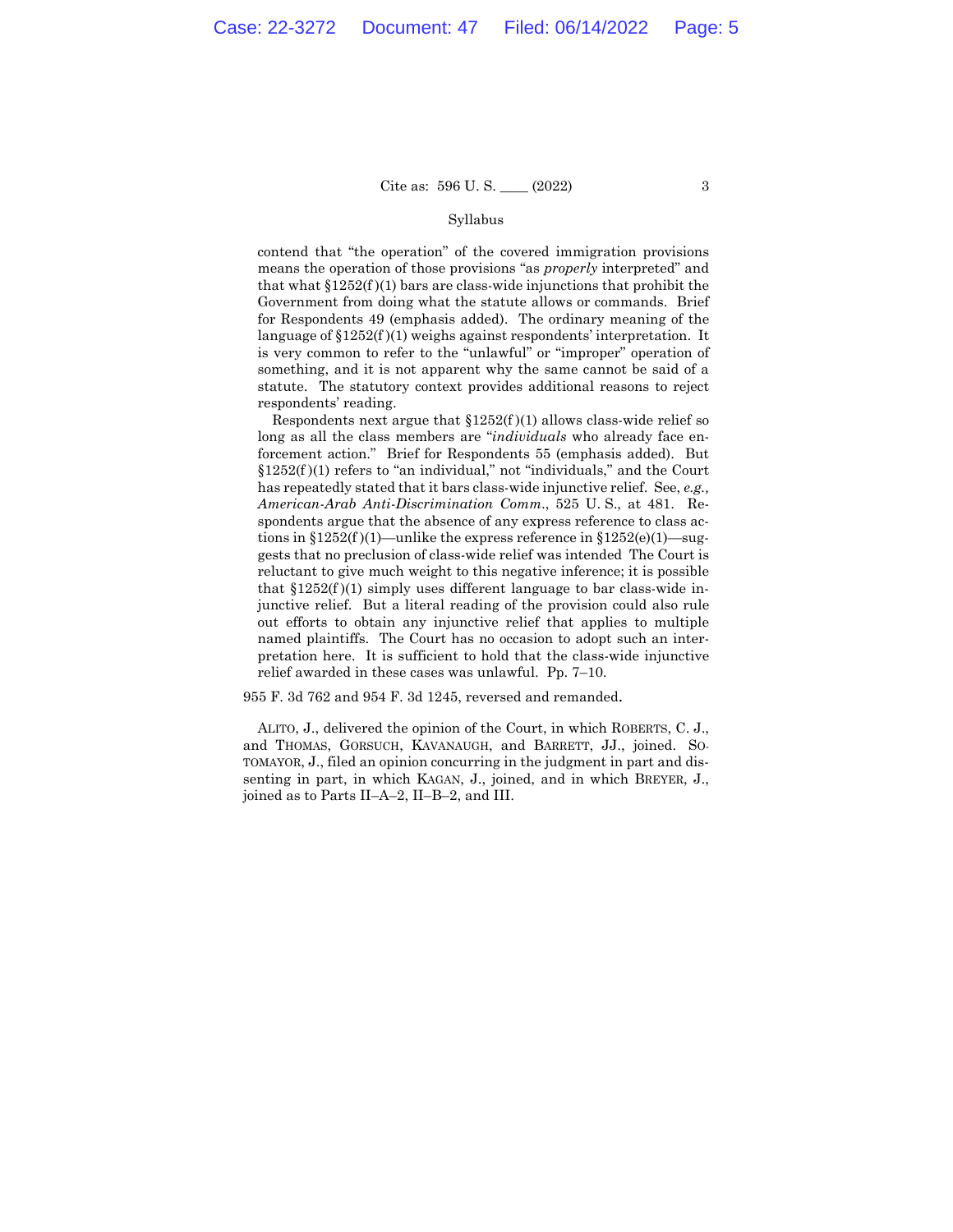## Cite as:  $596 \text{ U.S.}$  (2022) 1

### Opinion of the Court

 NOTICE: This opinion is subject to formal revision before publication in the preliminary print of the United States Reports. Readers are requested to notify the Reporter of Decisions, Supreme Court of the United States, Wash-ington, D. C. 20543, of any typographical or other formal errors, in order that corrections may be made before the preliminary print goes to press.

## $\frac{1}{2}$  ,  $\frac{1}{2}$  ,  $\frac{1}{2}$  ,  $\frac{1}{2}$  ,  $\frac{1}{2}$  ,  $\frac{1}{2}$  ,  $\frac{1}{2}$ **SUPREME COURT OF THE UNITED STATES**

### $\frac{1}{2}$  ,  $\frac{1}{2}$  ,  $\frac{1}{2}$  ,  $\frac{1}{2}$  ,  $\frac{1}{2}$  ,  $\frac{1}{2}$ No. 20–322

# MERRICK B. GARLAND, ATTORNEY GENERAL, ET AL., PETITIONERS *v.* ESTEBAN ALEMAN GONZALEZ, ET AL.

# MERRICK B. GARLAND, ATTORNEY GENERAL, ET AL., PETITIONERS *v.* EDWIN OMAR FLORES TEJADA, ET AL.

## ON WRIT OF CERTIORARI TO THE UNITED STATES COURT OF APPEALS FOR THE NINTH CIRCUIT

### [June 13, 2022]

## JUSTICE ALITO delivered the opinion of the Court.

Respondents in these two cases are aliens who were detained by the Federal Government pursuant to 8 U. S. C. §1231(a)(6) pending removal from this country. Respondents sued in two Federal District Courts, alleging that §1231(a)(6) requires the Government to provide bond hearings in cases like theirs. Both District Courts certified classes, agreed with respondents' claims on the merits, and entered class-wide injunctive relief. The Ninth Circuit affirmed both judgments in relevant part.

We granted certiorari and instructed the parties to address whether another provision of the Immigration and Nationality Act, 66 Stat. 208, as amended, 8 U. S. C.  $$1252(f)(1)$ , deprived the District Courts of jurisdiction to entertain respondents' requests for class-wide injunctive relief. We hold that the statute has that effect, and we therefore reverse.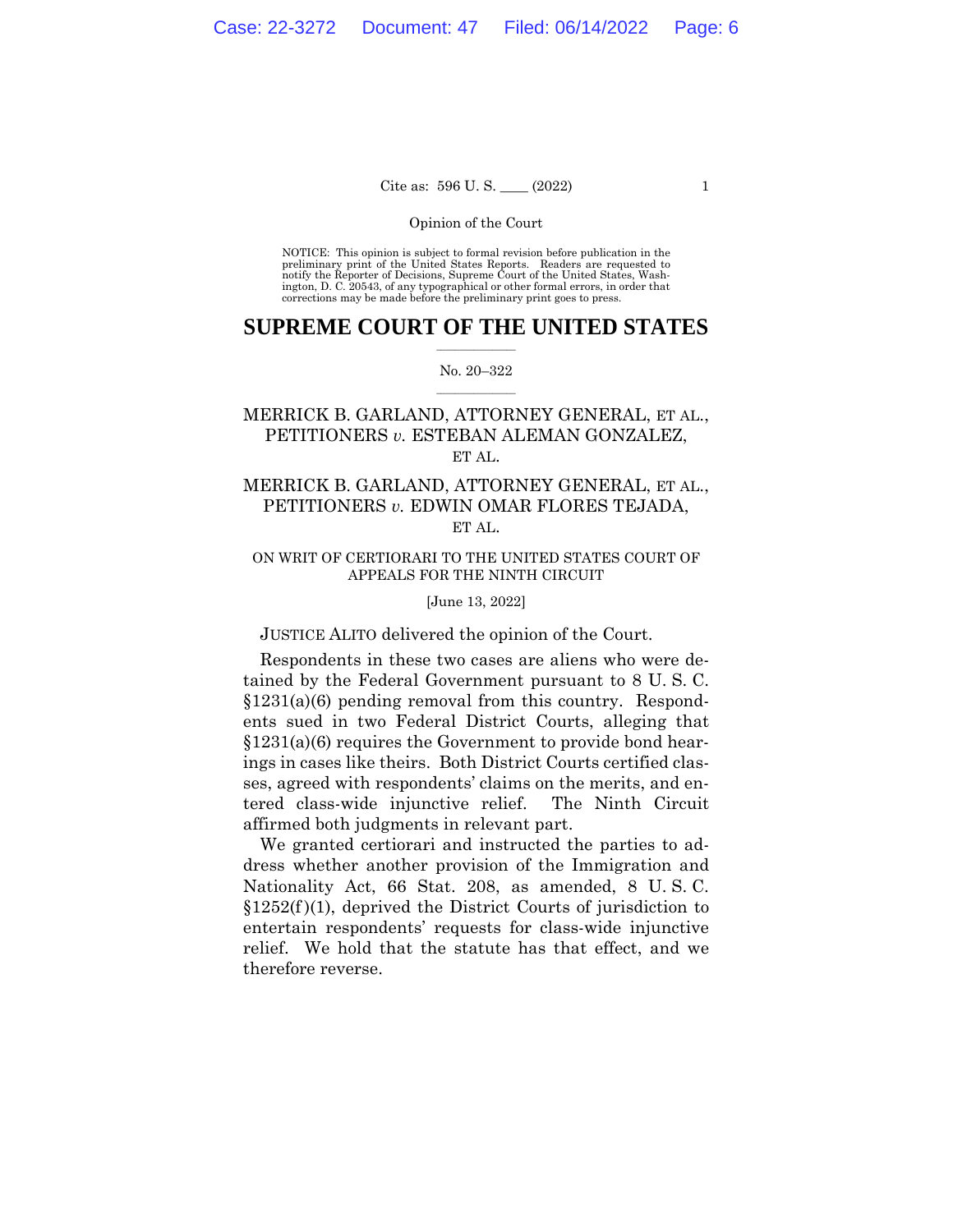### Opinion of the Court

I

The two cases before us arise out of respondents' detention pursuant to §1231(a)(6), which gives the Federal Government discretionary authority in specified circumstances to detain aliens who have been "'ordered removed'" from the United States. See *Johnson* v. *Arteaga-Martinez*, 596 U. S. \_\_\_, \_\_\_-  $(2022)$  (slip op., at 4–5).

Respondents Esteban Aleman Gonzalez and Jose Eduardo Gutierrez Sanchez—the named plaintiffs in the case that bears Aleman Gonzalez's name—are natives and citizens of Mexico. They each reentered the United States illegally after being removed, and after they were apprehended, their prior orders of removal were "reinstated" as authorized by  $$1231(a)(5)$ . They sought withholding of removal on the ground that they would be subject to torture or persecution if they were returned to Mexico. While they awaited proceedings before an immigration judge, they were detained under  $$1231(a)(6)$ , and they then filed a putative class action in the United States District Court for the Northern District of California, alleging that aliens detained under §1231(a)(6) are entitled to bond hearings after six months' detention. The District Court certified a class of similarly situated plaintiffs and "enjoined [the Government] from detaining [respondents] and the class members pursuant to section 1231(a)(6) for more than 180 days without providing each a bond hearing." *Gonzalez* v. *Sessions*, 325 F. R. D. 616, 629 (2018). A divided panel of the Ninth Circuit affirmed. Compare *Aleman Gonzalez* v. *Barr*, 955 F. 3d 762, 766 (2020), with *id.,* at 790 (Fernandez, J., dissenting).

Respondent Edwin Flores Tejada—the named plaintiff in the case that bears his name—is a native and citizen of El Salvador. He likewise was previously ordered removed, reentered the country illegally, had his prior removal order reinstated, applied for withholding of removal, and was de-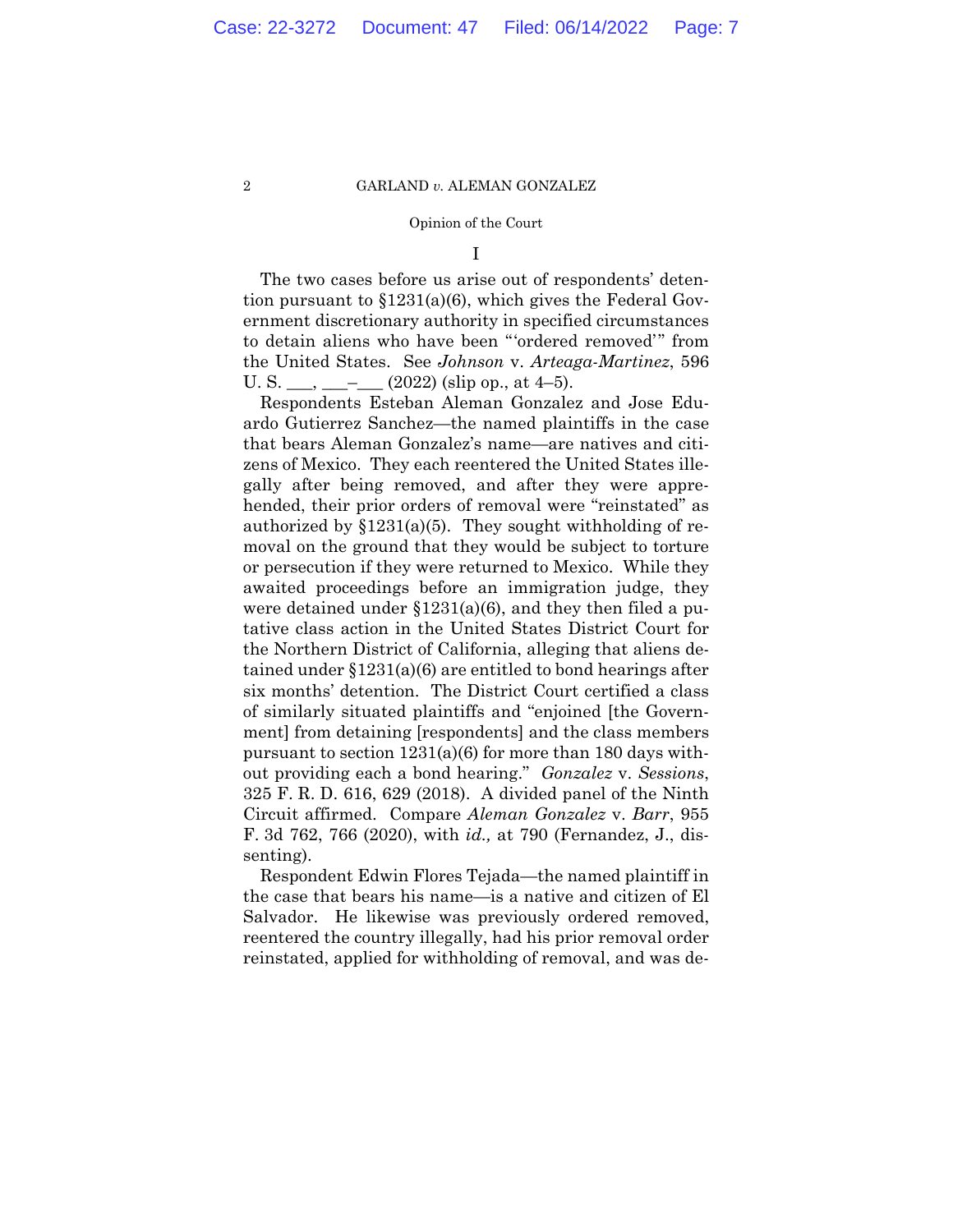### Opinion of the Court

tained under §1231(a)(6). He filed suit in the Western District of Washington, likewise alleging (as relevant here) that  $$1231(a)(6)$  entitled him to a bond hearing. The District Court certified a class, granted partial summary judgment against the Government, and entered class-wide injunctive relief. See App. to Pet. for Cert. 110a; Report and Recommendation in *Martinez Baños* v. *Asher*, No. 2:16–cv– 01454 (WD Wash., Jan. 23, 2018) (ECF), Doc. 77–1, p. 2. A divided panel of the Ninth Circuit affirmed in relevant part. Compare *Flores Tejada* v. *Godfrey*, 954 F. 3d 1245, 1247 (2020), with *id.,* at 1251 (Fernandez, J., concurring in part and dissenting in part).

The Government petitioned for certiorari and asked us to decide whether an alien detained under §1231(a)(6) is entitled to a bond hearing. We granted that petition and instructed the parties to address the threshold question whether the District Courts had jurisdiction to entertain respondents' requests for class-wide injunctive relief. 594  $U.S.$   $(2021).$ 

## II

We hold that the District Courts exceeded their jurisdiction in awarding such relief.

### A 1

We begin with the text of  $$1252(f)(1)$ , which provides:

"Regardless of the nature of the action or claim or of the identity of the party or parties bringing the action, no court (other than the Supreme Court) shall have jurisdiction or authority *to enjoin or restrain the operation of the provisions* of part IV of this subchapter, as amended by the Illegal Immigration Reform and Immigrant Responsibility Act of 1996, other than with respect to the application of such provisions to an individual alien against whom proceedings under such part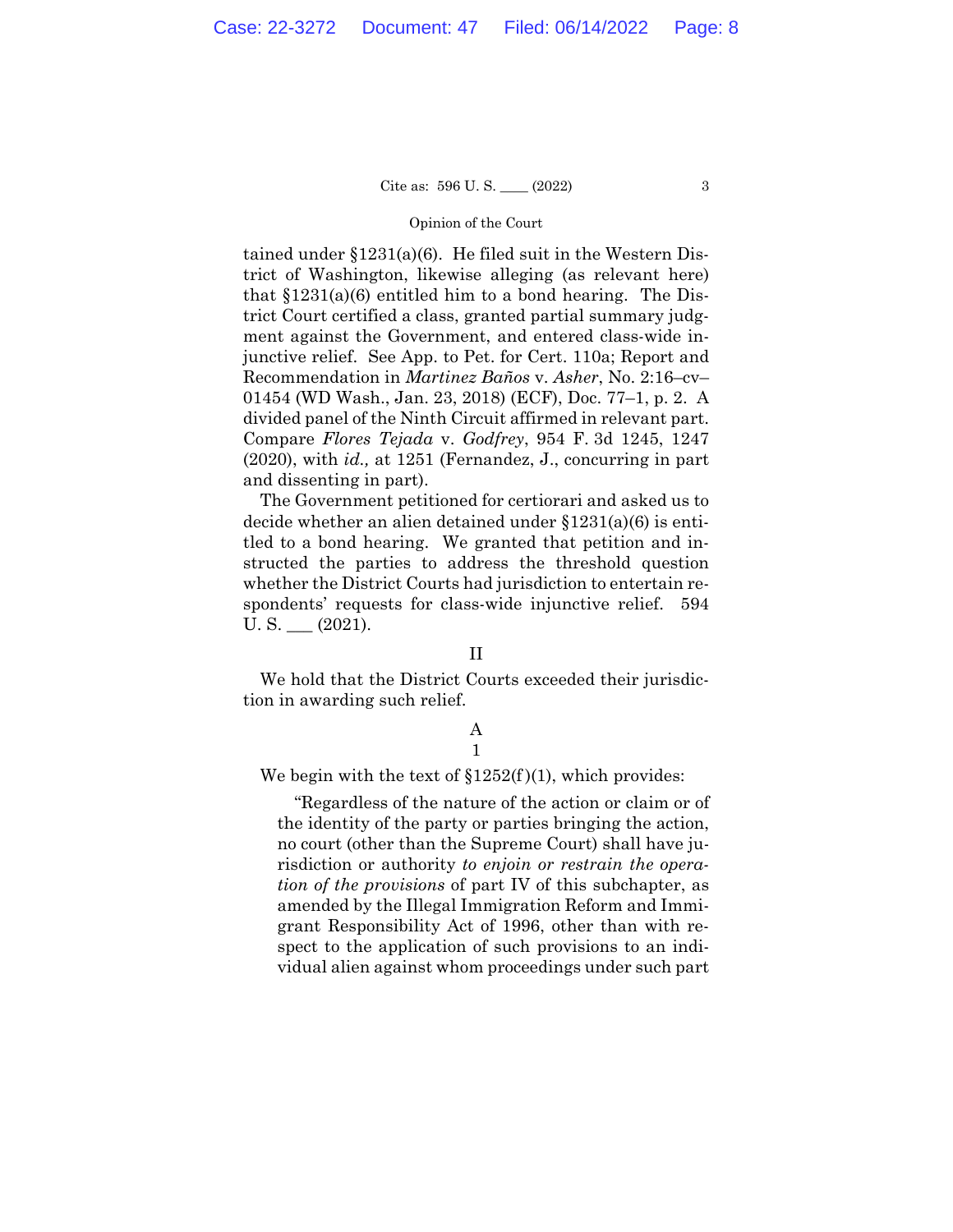## Opinion of the Court

## have been initiated." (Emphasis added.)

With one exception that we will discuss momentarily, the critical language in this provision strips lower courts of "jurisdiction or authority" to "enjoin or restrain the operation of" the relevant statutory provisions. The ordinary meaning of these terms bars the class-wide relief awarded by the two District Courts.

The term "to enjoin" ordinarily means to "require," "command," or "positively direct" an action or to "require a person to perform, . . . or to abstain or desist from, some act." Black's Law Dictionary 529 (6th ed. 1990); see also Webster's Third New International Dictionary 754 (1993) (defining "enjoin" to mean "to direct, prescribe, or impose by order"). When a court "enjoins" conduct, it issues an "injunction," which is a judicial order that "tells someone what to do or not to do." *Nken* v. *Holder*, 556 U. S. 418, 428 (2009); see also Black's Law Dictionary, at 784 (defining an "injunction" as a "court order prohibiting someone from doing some specified act or commanding someone to undo some wrong or injury"); 2 J. Story, Commentaries on Equity Jurisprudence §861, p. 178 (13th ed. 1886) (similar).

The term "to restrain" means to "check, hold back, or prevent (a person or thing) from some course of action." 5 Oxford English Dictionary 756 (2d ed. 1989) (emphasis deleted); Webster's Third New International Dictionary, at 1936 ("to hold (as a person) back from some action, procedure, or course: prevent from doing something"). We have suggested in another context that "restrain" sometimes has a "broad meaning" that refers to judicial orders that "inhibit" particular actions, and at other times it has a "narrower meaning" that includes "orders that stop (or perhaps compel)" such acts. *Direct Marketing Assn.* v. *Brohl*, 575 U. S. 1, 12–13 (2015) (emphasis deleted).

The object of the verbs "enjoin or restrain" is the "operation of " certain provisions of federal immigration law. See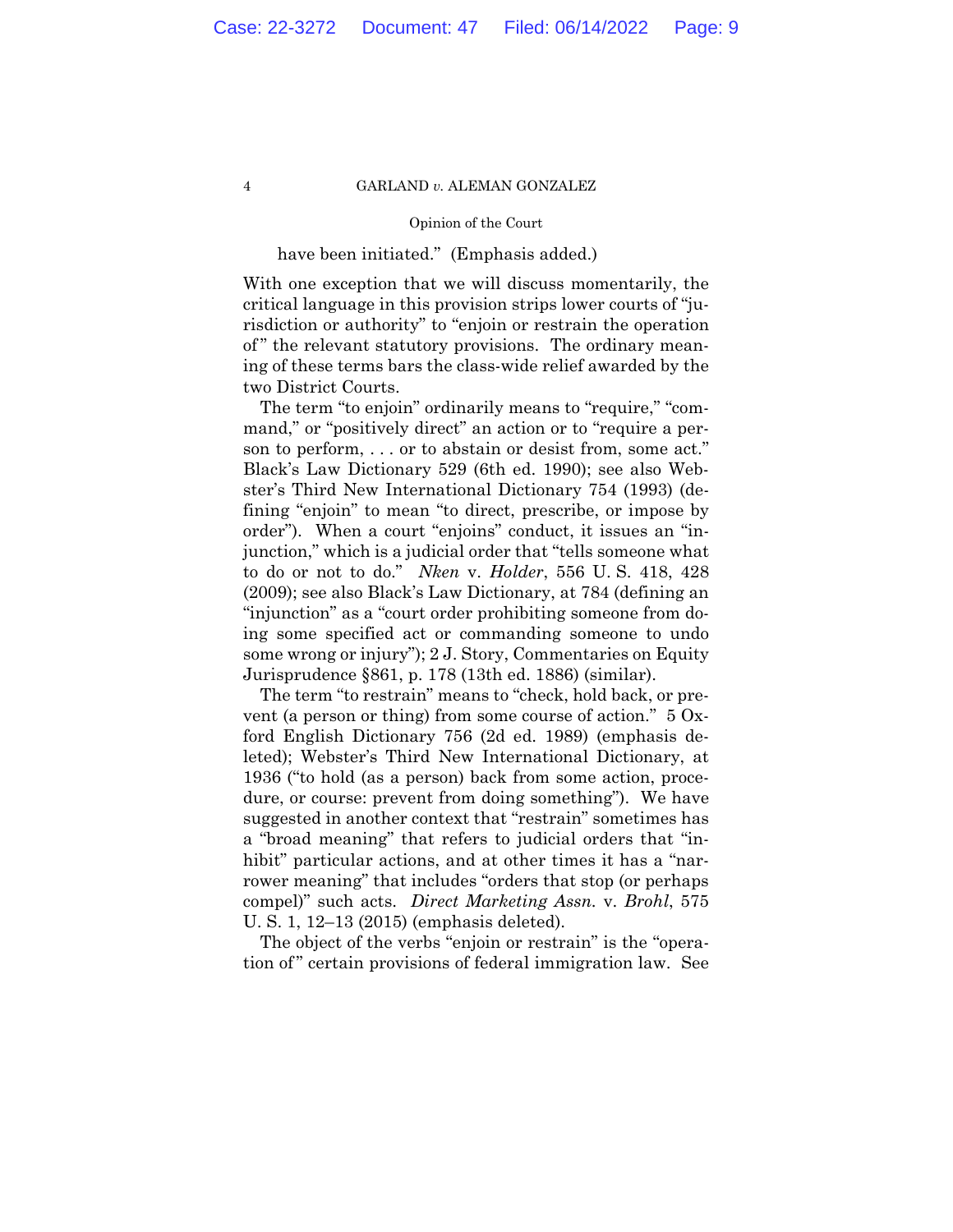### Opinion of the Court

§§1221–1232. The "operation of " (a thing) means the functioning of or working of (that thing). Random House Dictionary of the English Language 1357 (2d ed. 1987) ("an act or instance, process, or manner of functioning or operating"); Webster's Third New International Dictionary, at 1581 ("method or manner of functioning"). The way in which laws ordinarily "work" or "function" is through the actions of officials or other persons who implement them. This is certainly true of the statutes to which  $$1252(f)(1)$ refers—*i.e*., the provisions of part IV of subchapter II of the Immigration and Nationality Act. Those provisions charge the Federal Government with the implementation and enforcement of the immigration laws governing the inspection, apprehension, examination, and removal of aliens. See §§1221–1232. Accordingly, the "operation of " the relevant statutes is best understood to refer to the Government's efforts to enforce or implement them. As the Government put it at oral argument, the "operation of the provisions" is a reference "not just to the statute itself but to the way that [it is] being carried out." Tr. of Oral Arg. 11.

Putting these terms together, §1252(f )(1) generally prohibits lower courts from entering injunctions that order federal officials to take or to refrain from taking actions to enforce, implement, or otherwise carry out the specified statutory provisions.

2

Section  $1252(f)(1)$  includes one exception to this general prohibition: The lower courts retain the authority to "enjoin or restrain the operation of" the relevant statutory provisions "with respect to the application of such provisions to an individual alien against whom proceedings under such part have been initiated."

The Court has already commented on the meaning of this exception. In *Reno* v. *American-Arab Anti-Discrimination*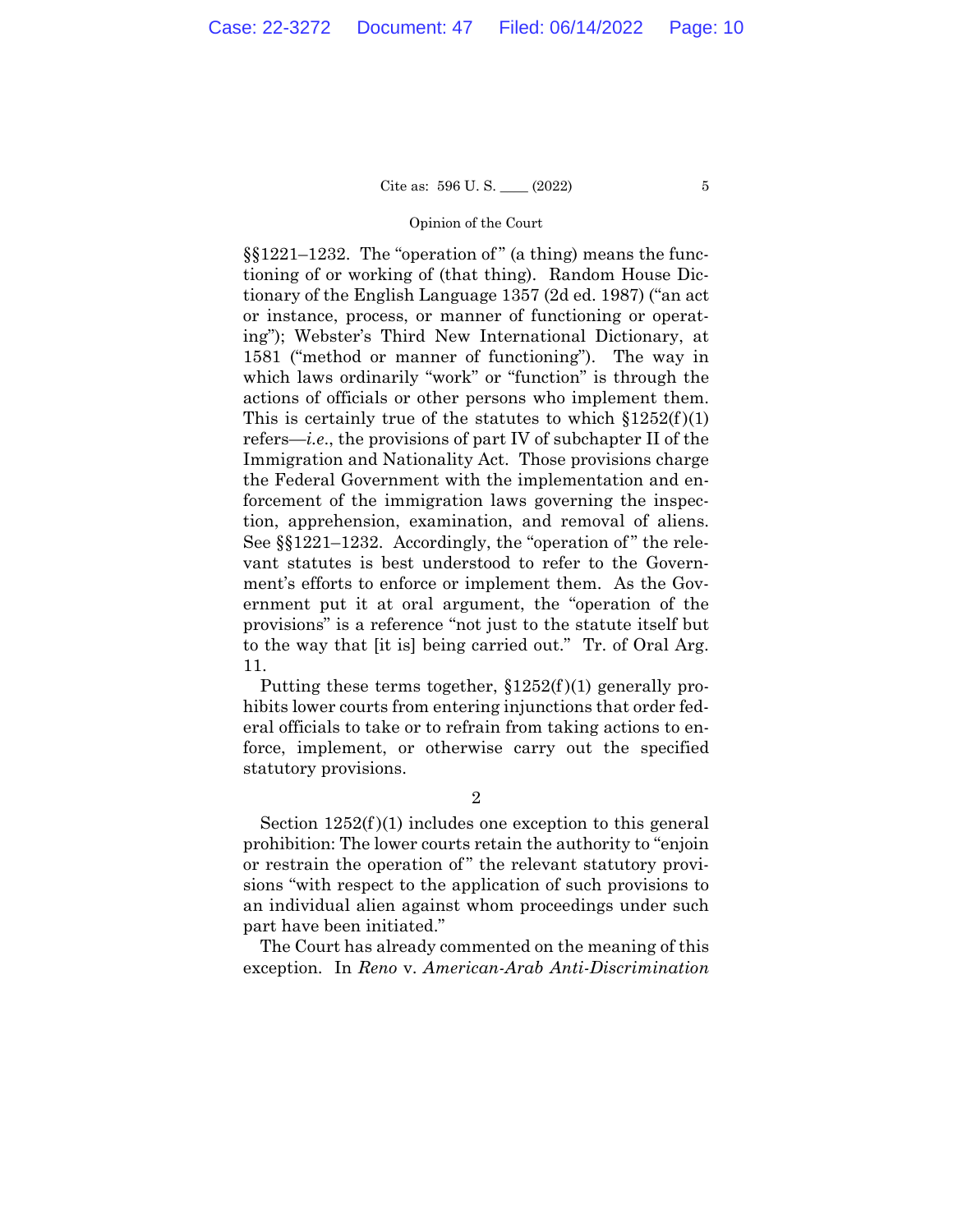### Opinion of the Court

*Comm*., 525 U. S. 471, 481–482 (1999), we wrote that  $§1252(f)(1)$  "prohibits federal courts from granting classwide injunctive relief" but "does not extend to individual cases." See also *Jennings* v. *Rodriguez*, 583 U. S. \_\_\_, \_\_\_ (2018) (slip op., at 29); *Nken*, 556 U. S., at 431.

This interpretation follows from the statutory text. In framing the exception to the general ban on injunctive relief, Congress used the phrase "an individual alien." It thus employed a singular noun ("an alien"), modified by an adjective ("individual") that means "pertaining or belonging to, or characteristic, of one single person." Black's Law Dictionary, at 783. Therefore,  $$1252(f)(1)$  does not preclude a court from entering injunctive relief on behalf of a particular alien (so long as "proceedings" against the alien have been "initiated"), but injunctive relief on behalf of an entire class of aliens is not allowed because it is not limited to remedying the unlawful "application" of the relevant statutes to "an individual alien."

On this interpretation of  $$1252(f)(1)$ , the injunctions entered by the District Courts in these cases were barred. The respondents in both cases were detained pursuant to  $$1231(a)(6)$ , and no one disputes that  $$1231(a)(6)$  is among the provisions the "operation" of which cannot be "enjoined or restrained" under §1252(f )(1). Both District Courts entered injunctions requiring the Government to provide bond hearings not only for respondents but also for all other class members.<sup>1</sup> Those orders "enjoin or restrain the operation"

<sup>3</sup> 

<sup>—————— 1</sup>See *Gonzalez* v. *Sessions*, 325 F. R. D. 616, 629 (ND Cal. 2018) ("The Government is enjoined from detaining Plaintiffs and the class members pursuant to section 1231(a)(6) for more than 180 days without providing each a bond hearing before an [immigration judge]"); ECF Doc. 77–1, at 2 ("The Government is enjoined from enforcing their policy and practice of failing to provide class members with individualized custody hearings before an [immigration judge] every six months" (boldface and capitalization omitted)).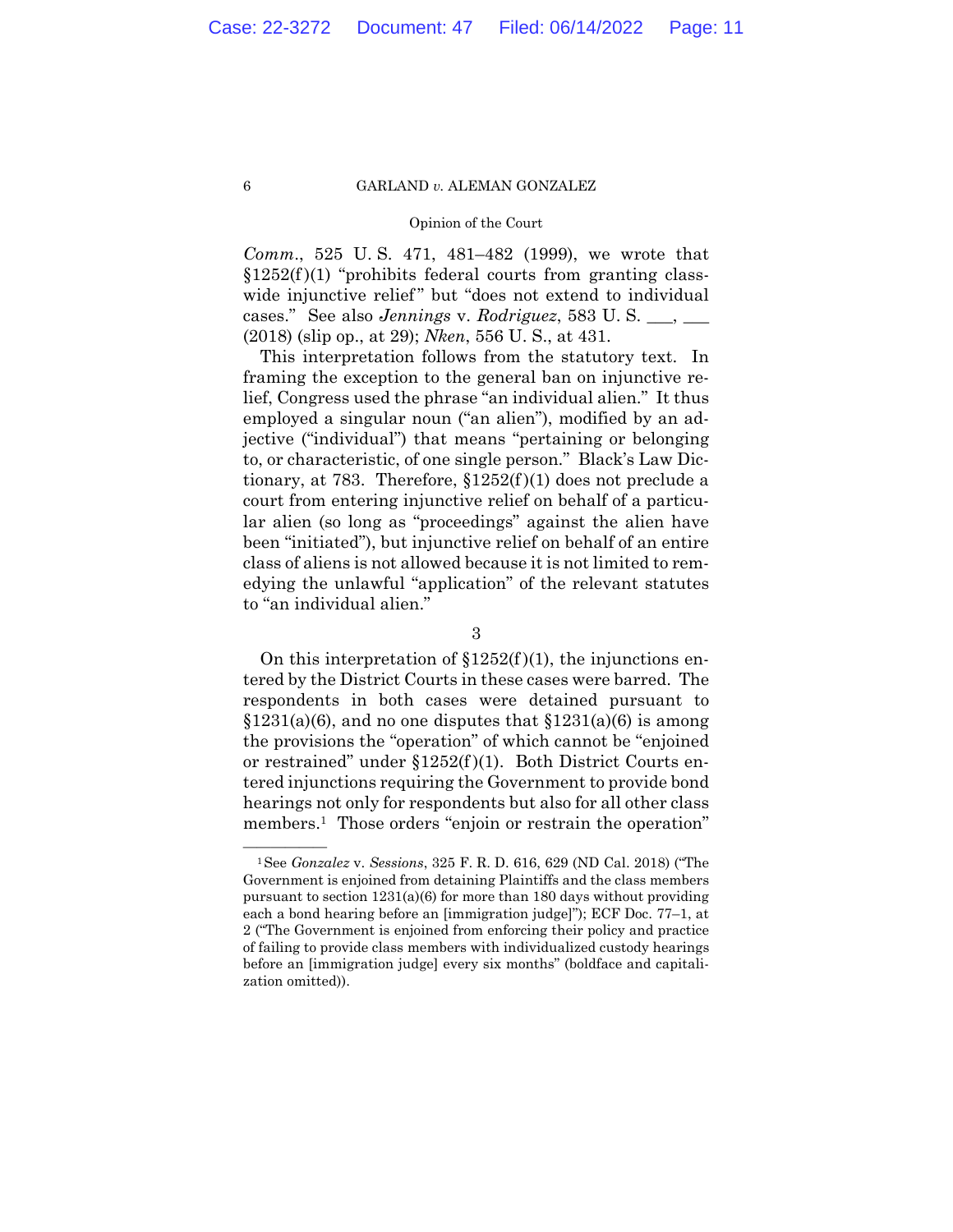### Opinion of the Court

of §1231(a)(6) because they require officials to take actions that (in the Government's view) are not required by  $$1231(a)(6)$  and to refrain from actions that (again in the Government's view) are allowed by §1231(a)(6). Those injunctions thus interfere with the Government's efforts to operate §1231(a)(6), and the injunctions do not fall within the exception for individualized relief because the injunctions were entered on behalf of entire classes of aliens.2

# B

Respondents advance two counter-arguments, but both fail.

1

Respondents first contend that "the operation" of the covered immigration provisions means the operation of those provisions "as *properly* interpreted" and that what  $$1252(f)(1)$  bars are class-wide injunctions that prohibit the Government from doing what the statute allows or commands. Brief for Respondents 49 (emphasis added).

We do not think that this is the most natural interpretation of the term "operation," since it is very common to refer to the "unlawful" or "improper" operation of whatever it is that is being operated. See, *e.g*., *Brendlin* v. *California*, 551 U. S. 249, 253 (2007) ("unlawful operation of the car"); *Kansas* v. *Colorado*, 533 U. S. 1, 7 (2001) ("improper operation" of "drainage ditches"); *Jeffers* v. *United States*, 432 U. S. 137, 149, n. 14 (1977) (plurality opinion) ("unlawful operation of motor carriers"); *Chicago, B. & Q. R. Co.* v. *Willard*,

 $$1252(f)(1)$  to the Tax Injunction Act, 28 U.S.C.  $$1341$ , which we have <sup>2</sup>At oral argument, the Government suggested that  $$1252(f)(1)$  not only bars class-wide injunctive relief but also prohibits any other form of relief that is "practically similar to an injunction," including class-wide declaratory relief. Tr. of Oral Arg. 16. The Government analogized held extends to declaratory judgments. See *California* v. *Grace Brethren Church*, 457 U. S. 393, 408–409 (1982). Because only injunctive relief was entered here, we have no occasion to address this argument.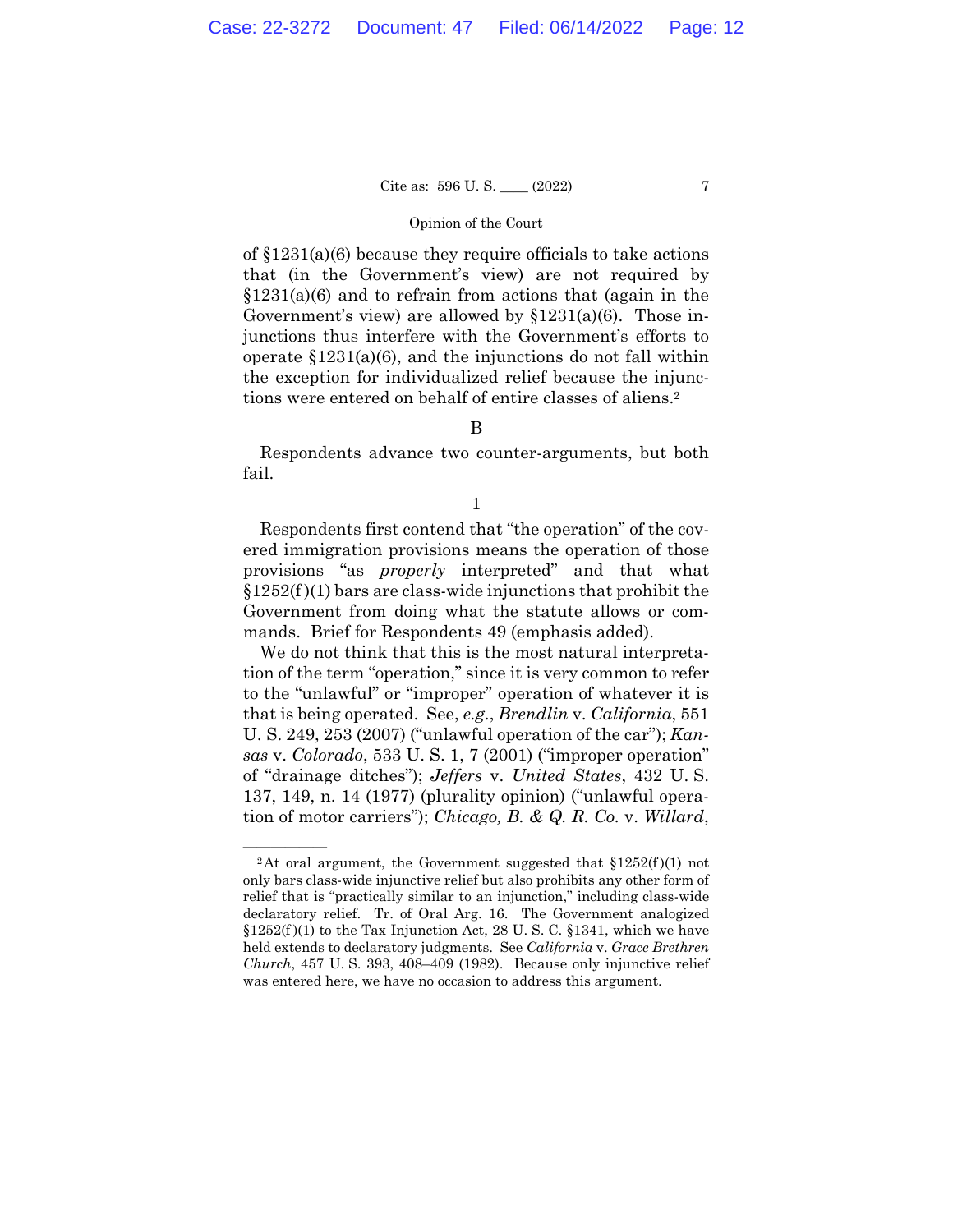### Opinion of the Court

 erated, it is not apparent why the same cannot be said of a 220 U. S. 413, 424 (1911) ("unlawful operation of a railway"); *United States* v. *Medford*, 661 F. 3d 746, 747 (CA4 2011) ("unlawful operation of video poker machines"); *In re Dillon*, 138 Fed. Appx. 609, 611 (CA5 2005) ("unlawful operation of public water utilities"); *Cadillac/Oldsmobile/Nissan Center, Inc.* v. *General Motors Corp*., 391 F. 3d 304, 311 (CA1 2004) ("unlawful operation of [auto dealership]"); *Ickes* v. *FAA*, 299 F. 3d 260, 265–266 (CA3 2002) (*per curiam*) ("unlawful operation of [airplane]"); *Williams*  v. *Panetta*, 70 F. 3d 110, 1995 WL 686128, \*1 (CA1 1995) (*per curiam*) ("unlawful operation of a 'megawatt' CB radio"); *Cox Cable Tucson, Inc.* v. *Ladd*, 795 F. 2d 1479, 1485 (CA9 1986) ("unlawful operation of its CATV cable systems" (internal quotation marks omitted)). If cars, trucks, railroads, water utilities, drainage ditches, auto dealerships, planes, radios, video poker machines, cable TV systems, and many other things can be unlawfully or improperly opstatute. Thus, the ordinary meaning of the language of  $§1252(f)(1)$  weighs against respondents' interpretation.<sup>3</sup>

Apart from ordinary meaning, the statutory context provides three additional reasons to reject respondents' reading. First, respondents' interpretation, which makes the reach of  $$1252(f)(1)$  depend on the nature of the claim in question, clashes with  $$1252(f)(1)$ 's prefatory clause, which

<sup>&</sup>lt;sup>3</sup>The dissent agrees that "operation" means "functioning" or "working," but it claims that "unlawful agency action is not a part of the functioning or working of the authorizing statute." *Post*, at 4 (opinion of SOTOMAYOR, J.). The reason that statutes cannot be operated unlawfully, according to the dissent, is this: "[A] statute is the law. Officials may implement a statute unlawfully, but a statute does not operate in conflict with itself." *Post*, at 11. But because to "implement" a statute is to "carry out" that statute, Random House Dictionary of the English Language 715 (2d ed. 1987); Webster's Third New International Dictionary 1134 (1993), the dissent's concession that a statute can be "implement[ed]" "unlawfully" is quite damaging to its position. The dissent asserts, but never explains why, the same cannot be said of a statute's "operation."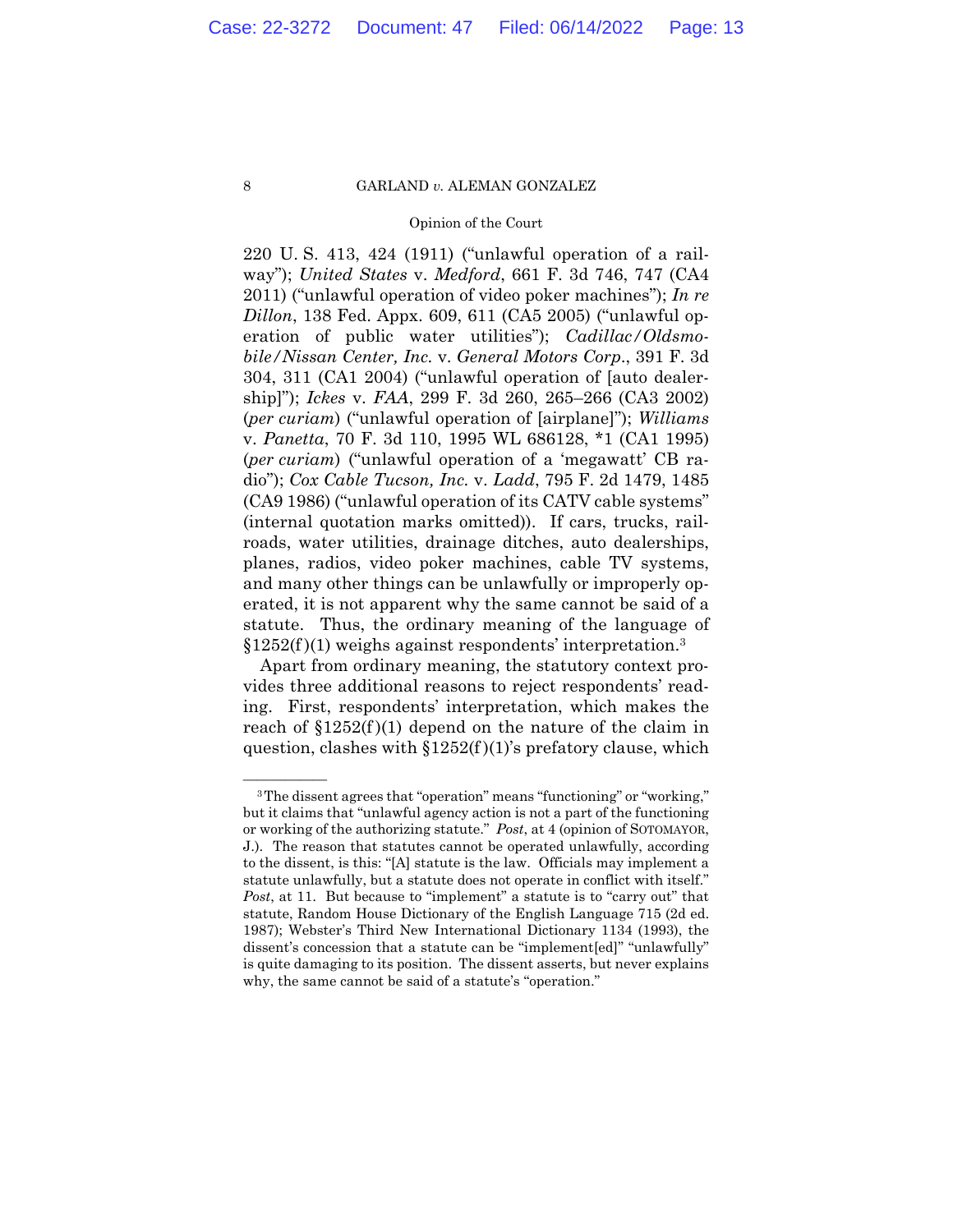## Cite as:  $596 \text{ U.S.}$  (2022) 9

## Opinion of the Court

states that the bar applies "[r]egardless of the nature of the action or claim." See also *Nielsen* v. *Preap*, 586 U. S. \_\_\_,

 $\Box$  (2019) (slip op., at 4) (THOMAS, J., concurring in part and concurring in judgment).

 $$1252(f)(1)'$ s restriction to a most unlikely set of claims.<br>With *perhaps* a few small exceptions,<sup>4</sup> the only claims to Second, respondents' interpretation would limit which  $$1252(f)(1)$ 's prohibition would apply are constitutional claims. But it would be most unusual for Congress to disfavor constitutional claims in this way. Cf. *Webster* v. *Doe*, 486 U. S. 592, 603 (1988) (requiring "clear" indication of congressional intent to "preclude judicial review of constitutional claims"). And if Congress had wanted to target just constitutional claims, it could have surely made the point more directly. The suggestion that Congress sought to achieve that goal by using the term "operation" is farfetched.

Third, respondents' interpretation would make a court's jurisdiction to entertain a request for class-wide injunctive relief dependent upon the merits of the claim. Under respondents' reading, if a complaint sought class-wide relief on the ground that the Government was misinterpreting and misapplying a covered statutory provision, the court would proceed to adjudicate the merits of that claim and might even hold a trial. But if the court ultimately rejected

<sup>&</sup>lt;sup>4</sup>Respondents argue in passing that their interpretation would also bar injunctive relief for certain statutory claims. See Brief for Respondents 52; see also *post*, at 12–13. Respondents hypothesize a situation in which a non-immigration statute, or some immigration statute not specified in  $\S 1252(f)(1)$ , might require injunctive relief against the enforcement of one of the covered immigration provisions. Their brief cited no case in which such a situation has ever arisen. At oral argument counsel for respondents did reference one case, see Tr. of Oral Arg. 34–35 (referencing *Gonzales* v. *DHS*, 508 F. 3d 1227 (CA9 2007)), but that case stands at most for the unresponsive proposition that a court may enjoin the unlawful operation of a provision *that is not specified in §1252(f )(1)*  even if that injunction has some collateral effect on the operation of a covered provision, see *id.,* at 1233.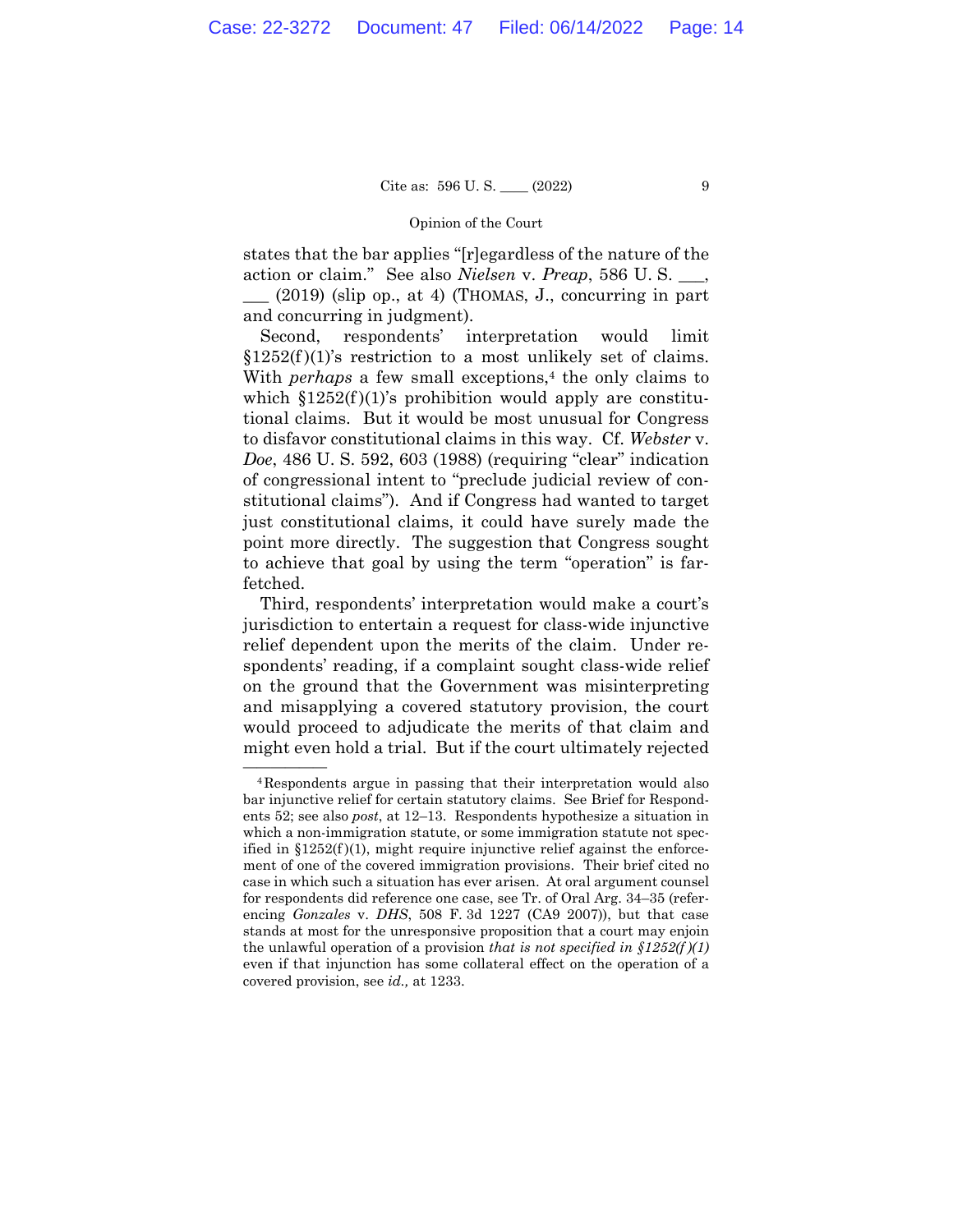### Opinion of the Court

the claim on the merits, that holding would mean that the court never had jurisdiction to grant that request for relief.5

For all these reasons, respondents' interpretation of "operation" must be rejected.

2

Respondents next argue that  $$1252(f)(1)$  allows classwide relief so long as all the class members are "*individuals*  who already face the enforcement action." Brief for Respondents 55 (emphasis added). But  $$1252(f)(1)$  refers to "an individual," not "individuals," and as noted, we have stated on more than one occasion that it bars class-wide injunctive relief. See *American-Arab Anti-Discrimination Comm*., 525 U. S., at 481; *Jennings*, 583 U. S., at \_\_\_ (slip op., at 29); *Nken*, 556 U. S., at 431.

Respondents dispute the correctness of these statements and point out that a nearby provision,  $$1252(e)(1)(B)$ , expressly bars the certification of "a class under Rule 23 of the Federal Rules of Civil Procedure." Because §1252(f )(1) lacks any express reference to class actions, respondents infer that no preclusion of class-wide relief was intended.

We are reluctant to give much weight to this negative inference. It is possible that  $$1252(f)(1)$  simply uses different language to bar class-wide injunctive relief and extends no further. But if the provision is not read that way, then the most plausible reading is not that it allows class-wide relief

 ready independently fails on the merits. The dissent cannot seriously <sup>5</sup>The dissent says, *post*, at 13, that it is common for jurisdictional inquiries and the merits to overlap, and that is of course true. But the dissent's interpretation would mean that  $$1252(f)(1)$  precludes injunctive relief for a plaintiff 's statutory claim if, but only if, that claim aldispute that such *complete* overlap between a jurisdictional inquiry and the merits of a claim is unusual, and an interpretation of  $$1252(f)(1)$  that bars injunctive relief only when such relief would already be improper fails to "give effect" to "every clause" of §1252(f )(1). *Duncan* v. *Walker*, 533 U. S. 167, 174 (2001) (internal quotation marks omitted).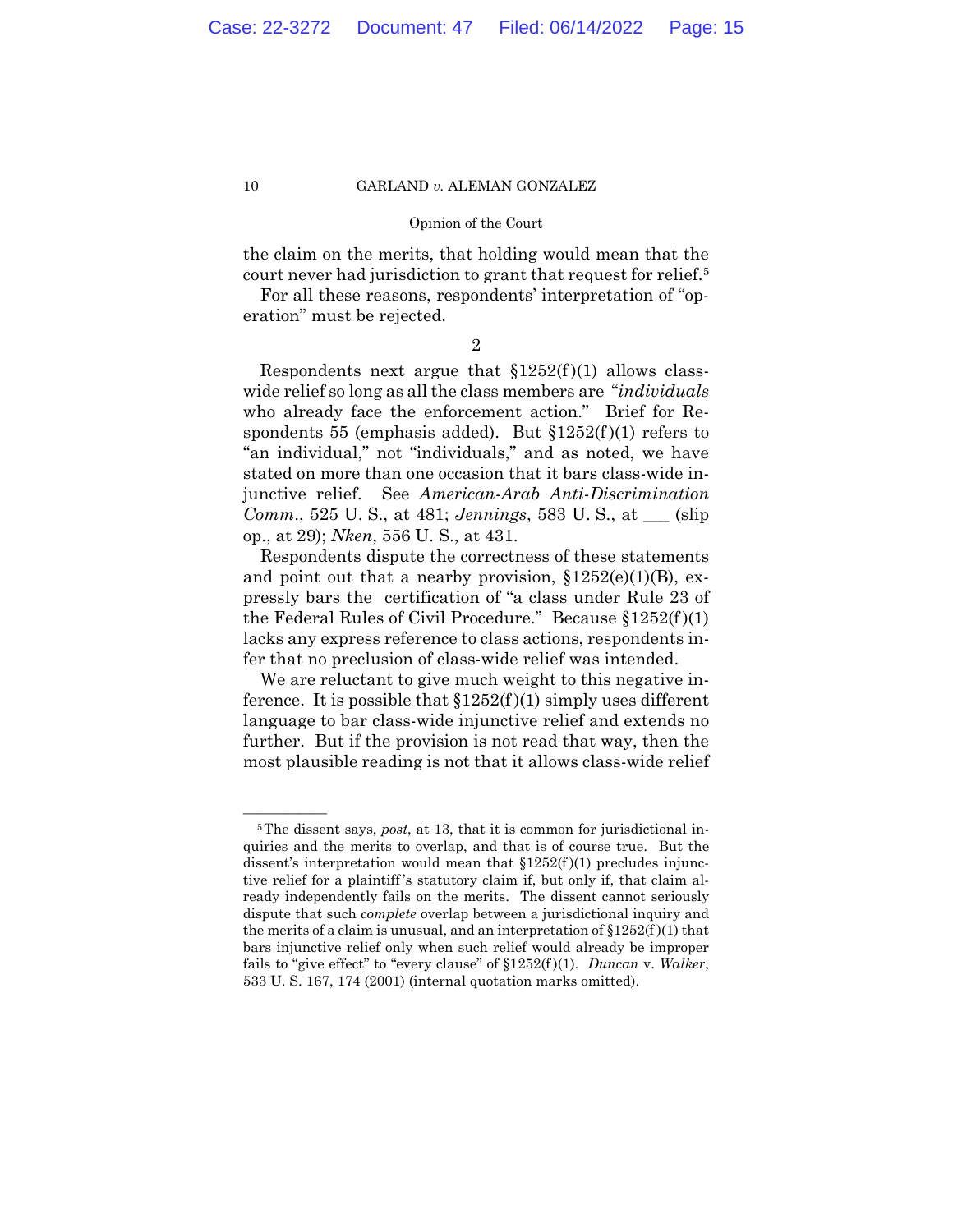## Opinion of the Court

but rather that it permits injunctive relief only "with respect to the application of [a covered provision] to *an individual alien* against whom proceedings under such part have been initiated."  $$1252(f)(1)$  (emphasis added). A literal reading of that language could rule out efforts to obtain any injunctive relief that applies to multiple named plaintiffs (or perhaps even rule out injunctive relief in a lawsuit brought by multiple named plaintiffs).

The Government does not advocate that we adopt such an interpretation, see Reply Brief 11, and we have no occasion to do so in these cases. It is sufficient to hold that the classwide injunctive relief awarded in these cases was unlawful.<sup>6</sup>

\* \* \*

The judgments of the Court of Appeals are reversed, and the cases are remanded for further proceedings consistent with this opinion.

*It is so ordered.* 

 Procedure" that authorized class actions. *Califano,* 442 U. S., at 700. <sup>6</sup>The dissent also notes that *Califano* v. *Yamasaki*, 442 U. S. 682, 698– 701 (1979), held that the Social Security Act provisions permitting "'[a]ny individual'" to file a "civil action" did not preclude class-wide relief. See *post*, at 7–8, 14. That judicial-review provision, the Court reasoned, was not "exempt" from the "operation of the Federal Rules of Civil Section  $1252(f)(1)$  is quite different: It does not authorize judicial review but limits it, and the saving clause is an exception to the general bar on injunctive relief that must be read "narrowly in order to preserve the primary operation of the provision." *Maracich* v. *Spears*, 570 U. S. 48, 60 (2013) (internal quotation marks omitted). *Califano* is thus inapposite.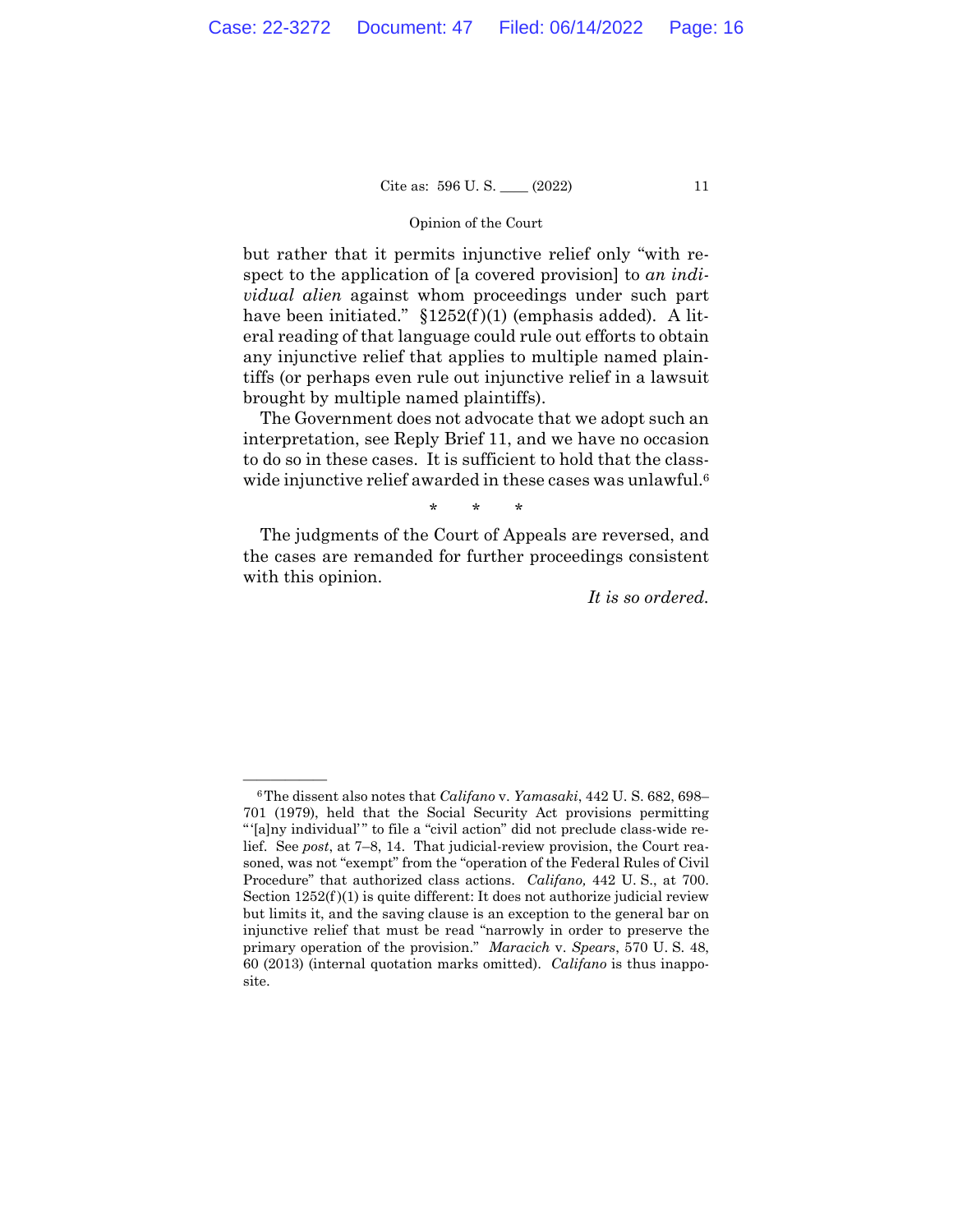Opinion of SOTOMAYOR, J.

## $\frac{1}{2}$  ,  $\frac{1}{2}$  ,  $\frac{1}{2}$  ,  $\frac{1}{2}$  ,  $\frac{1}{2}$  ,  $\frac{1}{2}$  ,  $\frac{1}{2}$ **SUPREME COURT OF THE UNITED STATES**

### $\frac{1}{2}$  ,  $\frac{1}{2}$  ,  $\frac{1}{2}$  ,  $\frac{1}{2}$  ,  $\frac{1}{2}$  ,  $\frac{1}{2}$ No. 20–322

# MERRICK B. GARLAND, ATTORNEY GENERAL, ET AL., PETITIONERS *v.* ESTEBAN ALEMAN GONZALEZ, ET AL.

# MERRICK B. GARLAND, ATTORNEY GENERAL, ET AL., PETITIONERS *v.* EDWIN OMAR FLORES TEJADA, ET AL.

## ON WRIT OF CERTIORARI TO THE UNITED STATES COURT OF APPEALS FOR THE NINTH CIRCUIT

## [June 13, 2022]

JUSTICE SOTOMAYOR, with whom JUSTICE KAGAN joins, and with whom JUSTICE BREYER joins as to Parts II–A–2, II–B–2, and III, concurring in the judgment in part and dissenting in part.

The Court holds that lower federal courts are powerless to issue classwide injunctive relief against the Executive Branch's violation of noncitizens' rights under several provisions of the Immigration and Nationality Act (INA). It reaches this conclusion in a purportedly textualist opinion that, in truth, elevates piecemeal dictionary definitions and policy concerns over plain meaning and context. I respectfully dissent from the Court's blinkered analysis, which will leave many vulnerable noncitizens unable to protect their rights.1

I

Respondents in these two cases are named plaintiffs in

 $1$ <sup>1</sup>I concur in the judgment because the Government prevails on the merits. See Pet. for Cert. I; *Johnson* v. *Arteaga-Martinez*, 596 U. S. \_\_\_ (2022).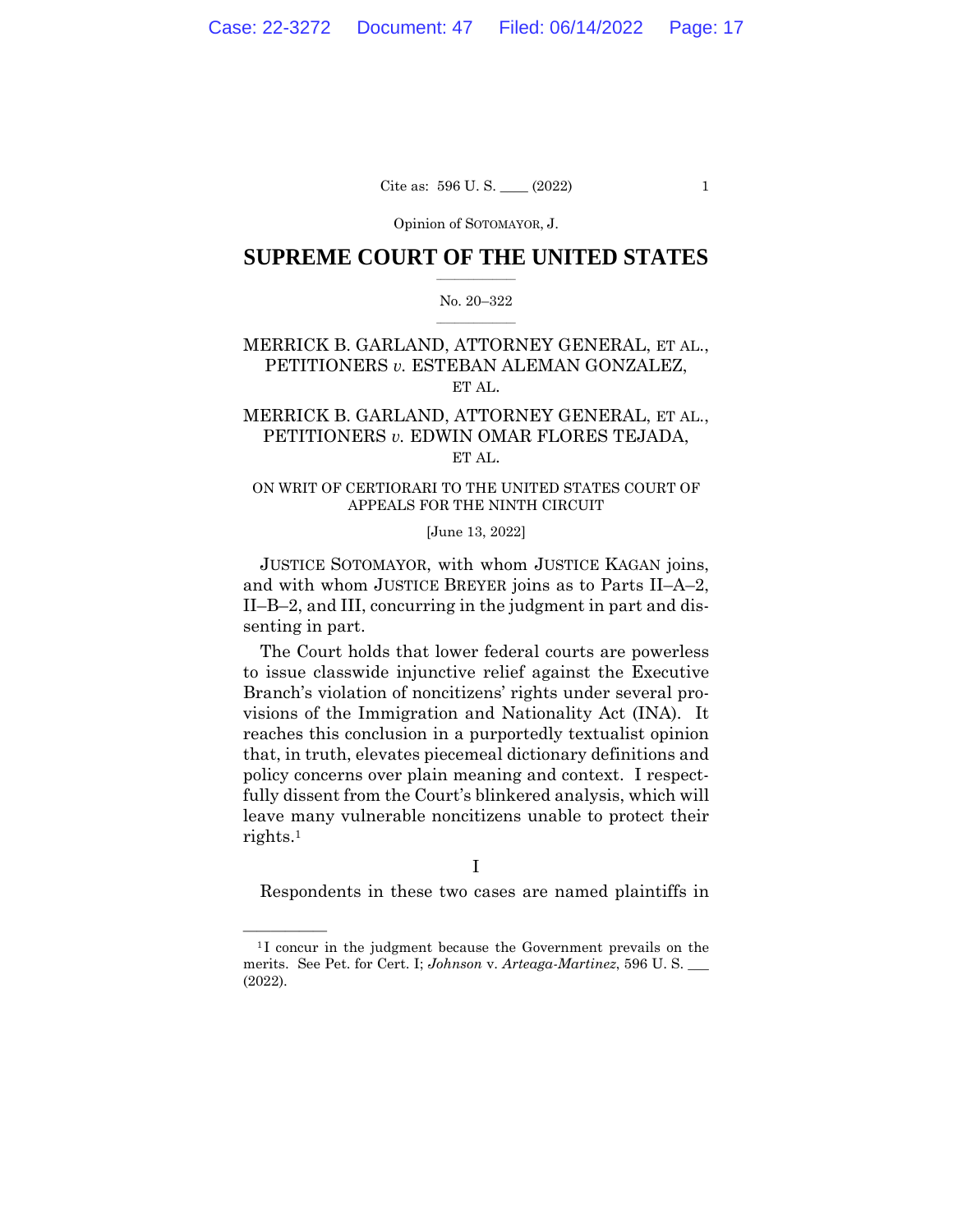### Opinion of SOTOMAYOR, J.

two class actions: Esteban Aleman Gonzalez and Jose Eduardo Gutierrez Sanchez in the *Aleman Gonzalez* litigation, and Edwin Omar Flores Tejada in the *Flores Tejada* litigation. Respondents sought withholding of removal under the INA based on their fear that, if returned to their countries of origin, they would face persecution or torture. See *ante,*  at 2; *Johnson* v. *Guzman Chavez*, 594 U. S. \_\_\_, \_\_\_–\_\_\_ (2021) (slip op., at 5–7) (explaining "withholding-only proceedings"). The Government detained them pending their proceedings, a detention this Court has held authorized by 8 U. S. C. §1231. See *Guzman Chavez*, 594 U. S., at \_\_\_  $(slip$  op., at 1).

In both cases, respondents raised statutory and constitutional challenges to their prolonged detention without bond hearings. In both cases, respondents moved to certify classes of similarly situated individuals. In *Aleman Gonzalez*, the District Court certified a class of "'all individuals who are detained pursuant to 8 U. S. C. §1231(a)(6) in the Ninth Circuit . . . and who have reached or will reach six months in detention, and have been or will be denied a prolonged detention bond hearing before an Immigration Judge.'" *Gonzalez* v. *Sessions*, 325 F. R. D. 616, 621, 626 (ND Cal. 2018). In *Flores Tejada*, the District Court certified a class of "'[a]ll individuals who (1) were placed in withholding only proceedings . . . in the Western District of Washington . . . , and (2) have been detained for 180 days (a) without a custody hearing or (b) since receiving a custody hearing.'" App. to Pet. for Cert. 149a. By these definitions, the specified classes include only individuals against whom the Government has initiated removal proceedings.

Both District Courts held that §1231(a)(6) did not authorize prolonged detention exceeding six months without bond hearings.<sup>2</sup> Both District Courts issued classwide injunctive relief (preliminary in *Aleman Gonzalez* and permanent in

<sup>&</sup>lt;sup>2</sup>The District Courts did not reach respondents' constitutional claims.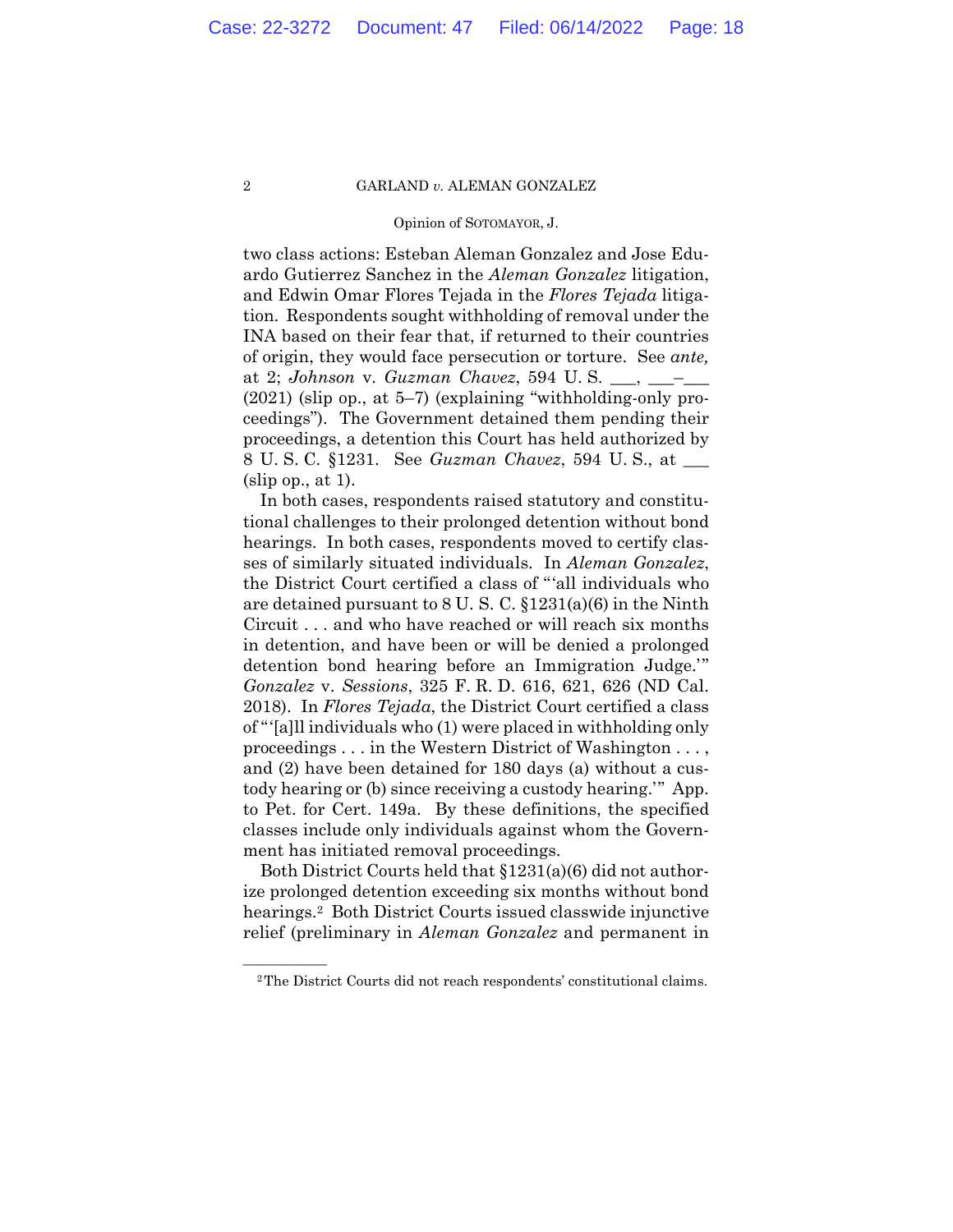### Opinion of SOTOMAYOR, J.

*Flores Tejada*) requiring individualized bond hearings. The Ninth Circuit affirmed in relevant part.

 tion to grant classwide injunctive relief." 594 U. S. \_\_\_. As When the Government petitioned for certiorari, it challenged only the lower courts' interpretations of §1231(a)(6) as requiring bond hearings after six months of detention. See Pet. for Cert. I. The Court granted certiorari on the question presented by the Government in these cases and a companion case from the Third Circuit. 594 U. S. \_\_\_ (2021); see *Johnson* v. *Arteaga-Martinez*, 596 U. S. \_\_\_ (2022). The Court additionally directed the parties in these cases "to brief and argue the following question: Whether, under 8 U. S. C.  $\S 1252(f)(1)$ , the courts below had jurisdicto that question, the Court now holds that  $$1252(f)(1)$ barred the lower courts from granting such relief.

II

Section  $1252(f)(1)$  sets forth a precise limitation on the lower federal courts' jurisdiction to enter injunctive relief in cases involving specified sections of the INA. The provision states:

# "**(f ) Limit on injunctive relief**

## "**(1) In general**

"Regardless of the nature of the action or claim or of the identity of the party or parties bringing the action, no court (other than the Supreme Court) shall have jurisdiction or authority to enjoin or restrain the operation of [§§1221–1232], as amended by the Illegal Immigration Reform and Immigrant Responsibility Act of 1996, other than with respect to the application of such provisions to an individual alien against whom proceedings under such part have been initiated."

Section  $1252(f)(1)$  includes two operative clauses: a primary clause that strips courts of authority "to enjoin or restrain the operation of" the specified provisions of the INA,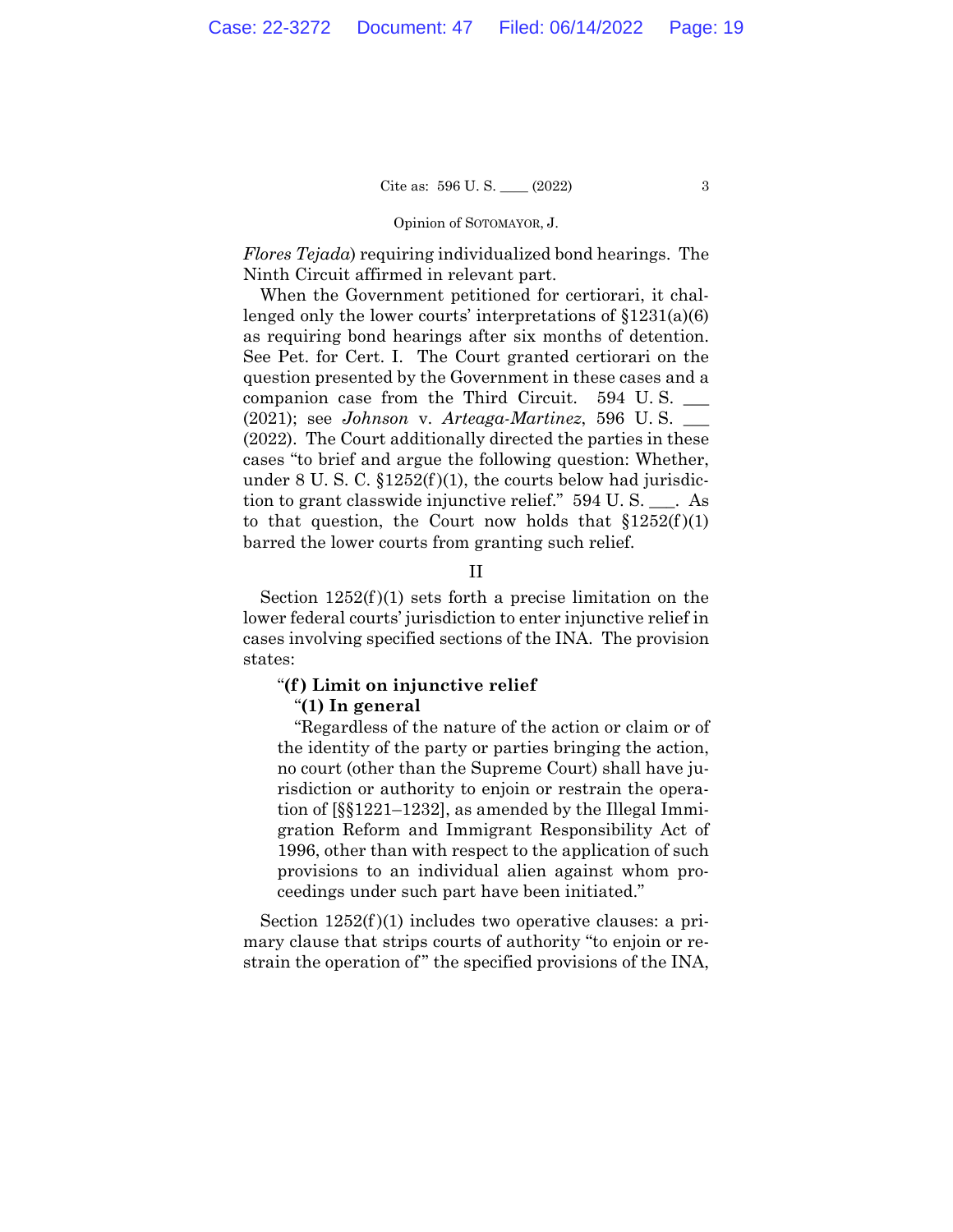### Opinion of SOTOMAYOR, J.

and a saving clause that reserves that authority as applied to a noncitizen "against whom proceedings . . . have been initiated." Properly read, both clauses independently preserve the lower courts' authority to order classwide injunctive relief compelling the Executive Branch to comply with the INA in these cases. The Court holds otherwise only by disregarding the language Congress used in  $$1252(f)(1)$  itself, elsewhere in §1252, and in the INA as a whole.

> A 1

Section  $1252(f)(1)$ 's primary clause provides that the lower federal courts may not "enjoin or restrain the operation of " the specified provisions of the INA. An injunction that compels the Executive Branch to comply with the specified provisions (or, phrased differently, prohibits the unlawful implementation of the specified provisions) does not "enjoin or restrain" the "operation" of those provisions.

 of "operation" is "functioning" or "working." *Ante,* at 5. An This is clear as a matter of plain meaning. Starting with the word "operation," all agree that the ordinary meaning injunction requiring the Executive Branch to conform its conduct with a statute or to cease statutorily unauthorized conduct does not enjoin or restrain the "functioning or working" of the statute. That is because unlawful agency action is not a part of the functioning or working of the authorizing statute.

The Government responds that "operation," as used in  $$1252(f)(1)$ , is synonymous with "implementation," which may include either lawful or unlawful implementation. This contention, however, disregards Congress' careful choice of language. Section  $1252(f)(1)$  says nothing about enjoining or restraining the Executive Branch's "implementation" of the law. By contrast, in other subsections of §1252 enacted simultaneously with this one, Congress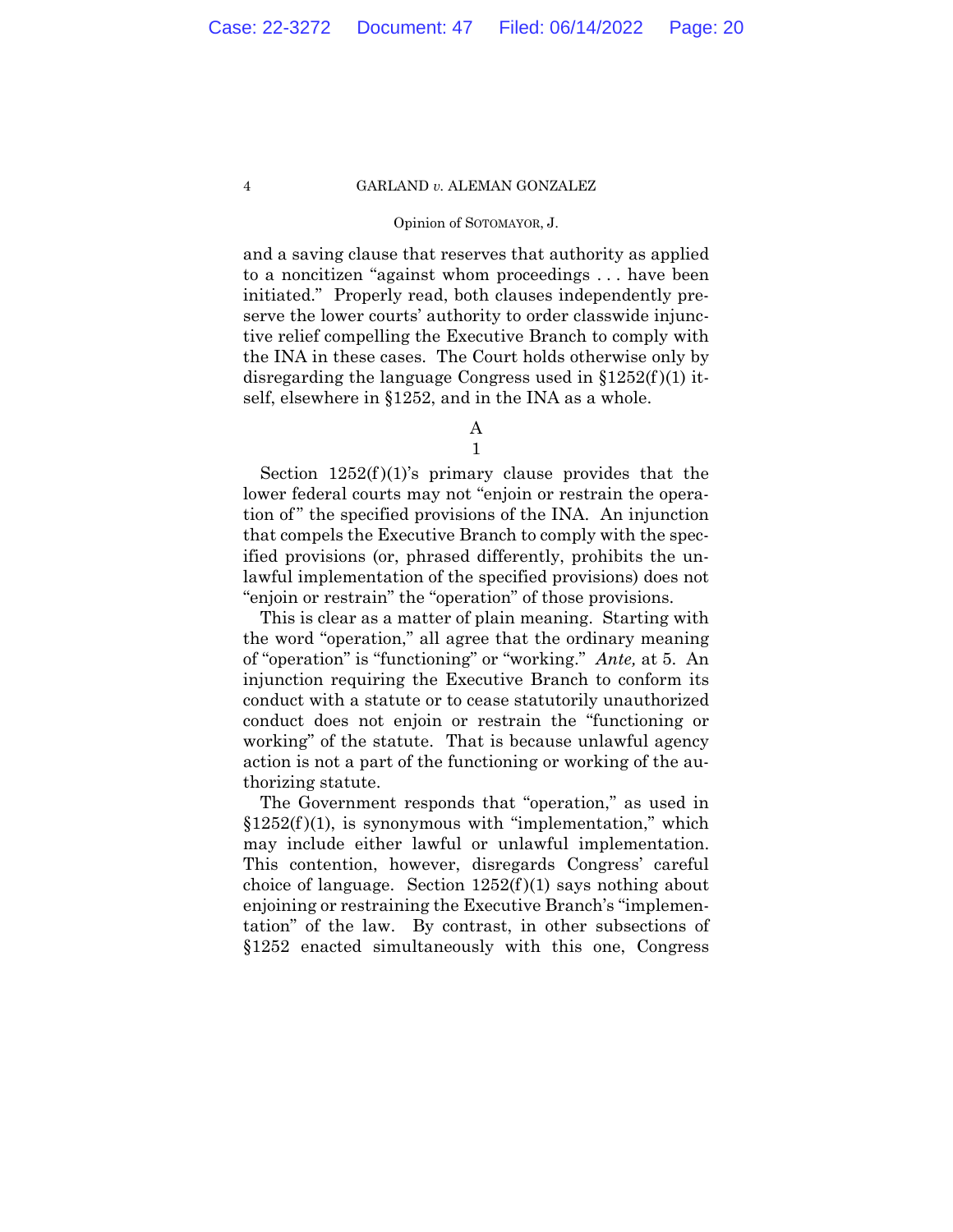### Opinion of SOTOMAYOR, J.

twice expressly limited jurisdiction over challenges to "implementation" of a statute or order or specified a particular forum for judicial review of such challenges. See  $§1252(a)(2)(A)(i)$  (restricting jurisdiction to review claims "arising from or relating to the implementation or operation of an order of removal"); §1252(e)(3)(A) (channeling review of the "implementation" of specified provisions into the U. S. District Court for the District of Columbia); see also §1252(a)(2)(A)(iv) (limiting jurisdiction to review "procedures and policies adopted by the Attorney General to implement" a certain provision). As this Court previously explained when interpreting this very statute: "'[W]here Congress includes particular language in one section of a statute but omits it in another section . . . it is generally presumed that Congress acts intentionally and purposely in the disparate inclusion or exclusion.'" *Nken* v. *Holder*, 556 U. S. 418, 430 (2009). "This is particularly true here, where [the relevant subsections of §1252] were enacted as part of a unified overhaul of judicial review procedures." *Id.,* at 430–431.

 "enjoin" refers to a prohibition on the operation of a statute. In addition to Congress' deliberate use of "operation," its use of "enjoin or restrain" in this context is most naturally read to bar only lower court injunctions that stop the operation of a statute, not those that command the Executive Branch to conform its conduct to the statute. It is true that, depending on the context, the word "enjoin" may describe a prohibition ("abstain or desist from . . . some act") or an affirmative command ("perform . . . some act"). Black's Law Dictionary 529 (6th ed. 1990); see *ante,* at 4. In §1252(f )(1), however, clear textual signals point to the conclusion that First, Congress consistently has used the term "enjoin" in Title 8 to refer to prohibitions, including in the immediately neighboring and simultaneously enacted subsection,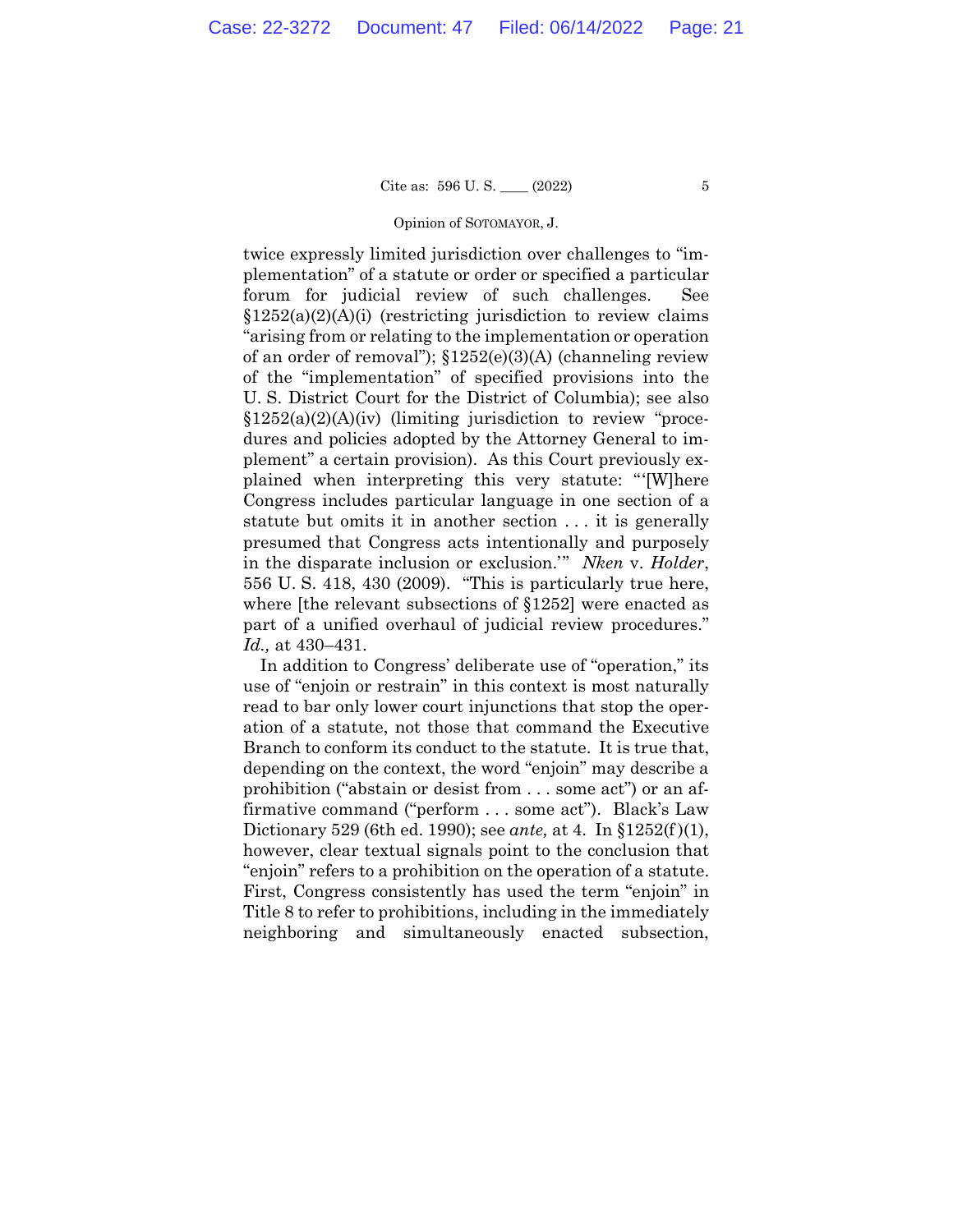## Opinion of SOTOMAYOR, J.

 $§1252(f)(2).$ <sup>3</sup> "A standard principle of statutory construction provides that identical words and phrases within the same statute should normally be given the same meaning," *Powerex Corp.* v. *Reliant Energy Services, Inc.*, 551 U. S. 224, 232 (2007), particularly where, as here, "the same term was used in related provisions enacted at the same time," *Return Mail, Inc.* v. *Postal Service*, 587 U. S. \_\_\_, \_\_\_ (2019) (slip op., at 12). Even beyond §1252 itself, every use of "enjoin" in Title 8 refers to prohibitory injunctions.4 Moreover, in  $$1252(f)(1)$  specifically, "enjoin" is paired with the term "restrain," which means to "check, hold back, or prevent (a person or thing) from some course of action." 8 Oxford English Dictionary 756 (2d ed. 1989) (emphasis deleted). "[T]he company [the word] keeps," *Direct Marketing Assn.* v. *Brohl*, 575 U. S. 1, 13 (2015), thus cements a prohibitory reading of "enjoin." Under this reading, lower courts may not prohibit the operation of the specified statutes, but nothing in  $$1252(f)(1)$  prevents them from commanding compliance with the statutes or enjoining unauthorized agency action.

Finally, if any ambiguity remains as to the meaning of the primary "enjoin or restrain the operation of " clause, a longstanding clear-statement principle counsels in favor of

<sup>&</sup>lt;sup>3</sup> Section 1252(f)(2) provides: "[N]o court shall enjoin the removal of any alien pursuant to a final order under this section unless the alien shows by clear and convincing evidence that the entry or execution of such order is prohibited as a matter of law." This use of "enjoin" can only mean "prohibit."<br> $4 \text{See } \S 1227(a)(2)(E)(ii)$  (enacted simultaneously with  $\S 1252$  and refer-

ring to a noncitizen "who at any time after admission is enjoined under a protection order issued by a court," with "protection order" defined as "any injunction issued for the purpose of preventing violent or threatening acts of domestic violence");  $$1324a(f)(2)$  (authorizing the Attorney General to sue over pattern or practice of unlawful employment, recruitment, or referral of noncitizens under header titled "[e]njoining of pattern or practice violations"). After oral argument in these cases, Congress used the term "enjoined" in an amendment to an additional provision of Title 8, again in a prohibitory sense. See  $\{1153(b)(5)(I)(iv)(I)\}$ .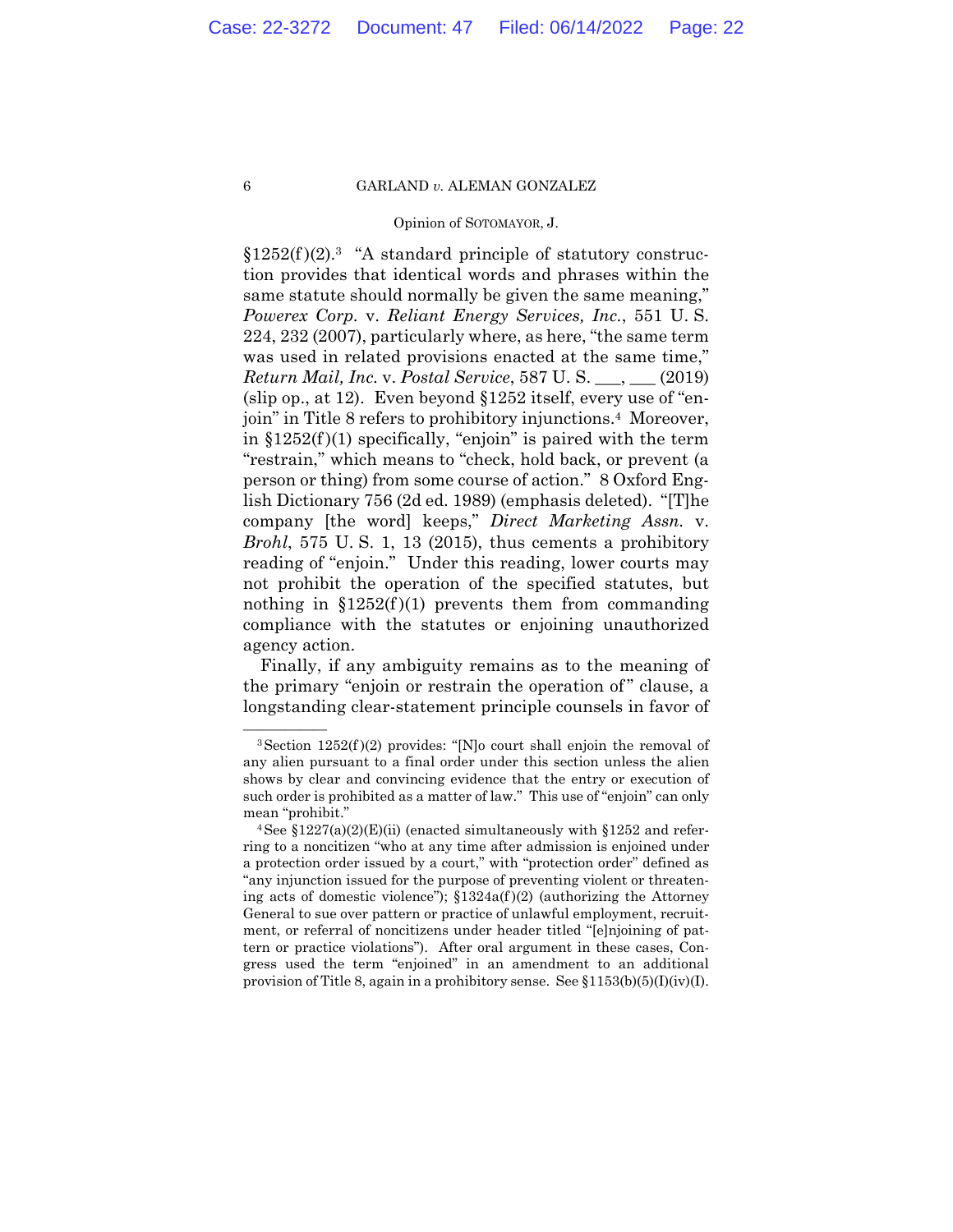### Opinion of SOTOMAYOR, J.

preserving the lower courts' remaining equitable jurisdiction. This Court "'will not construe a statute to displace courts' traditional equitable authority absent the clearest command.'" *McQuiggin* v. *Perkins*, 569 U. S. 383, 397 (2013) (quoting *Holland* v. *Florida*, 560 U. S. 631, 646 (2010)); accord, *e.g., Porter* v. *Warner Holding Co.*, 328 U. S. 395, 398 (1946); *Brown* v. *Swann*, 10 Pet. 497, 503 (1836). There can be no doubt that  $$1252(f)(1)$  operates to displace equitable authority to an extent. As explained, however, the most natural and contextual reading of the provision's primary clause does not limit federal courts' authority to enjoin or restrain agency action unauthorized by statute, or to compel agency action commanded by a statute. The clause contains nothing approaching the clear command necessary, under centuries of this Court's precedents, to displace that authority.

2

Independently of  $$1252(f)(1)$ 's primary clause, the provision's saving clause also operates to preserve the lower federal courts' equitable authority here. That clause provides that lower courts may enjoin or restrain the operation of the covered statutory provisions "with respect to the application of such provisions to an individual alien against whom proceedings under such part have been initiated."  $$1252(f)(1)$ . Each beneficiary of the injunctions in these cases is "an individual alien against whom [removal] proceedings . . . have been initiated." *Ibid.* Under these circumstances,  $$1252(f)(1)$  poses no barrier to classwide injunctive relief.

The Government contends that the phrase "an individual alien" is inconsistent with injunctive relief on a classwide basis. A class action, however, is a collection of individual claims. See, *e.g., Califano* v. *Yamasaki*, 442 U. S. 682, 701 (1979) ("Where the district court has jurisdiction over the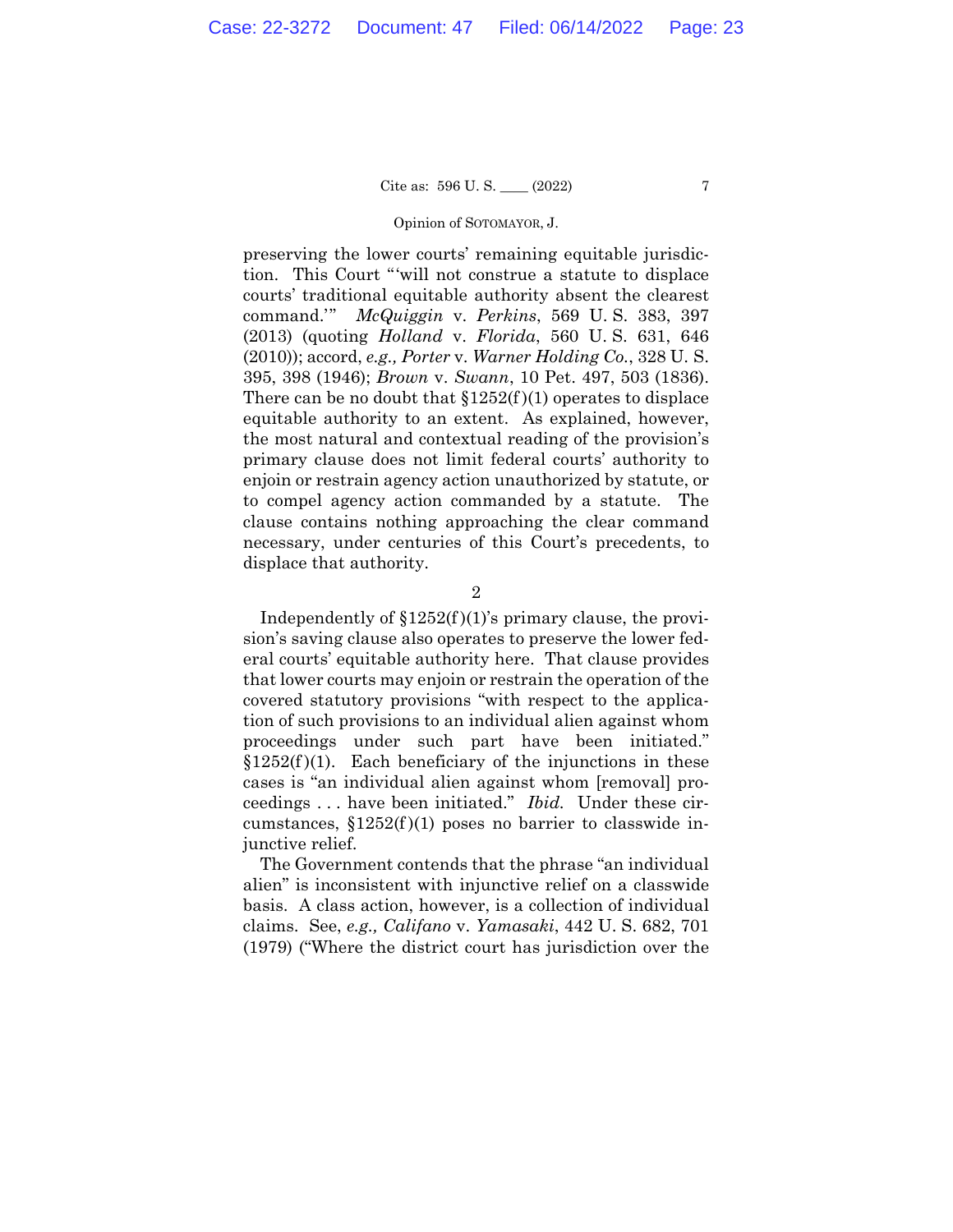### Opinion of SOTOMAYOR, J.

claim of each individual member of the class, Rule 23 provides a procedure by which the court may exercise that jurisdiction over the various individual claims in a single proceeding"); *Shady Grove Orthopedic Associates, P. A.* v. *Allstate Ins. Co.*, 559 U. S. 393, 408 (2010) (plurality opinion of Scalia, J.) ("A class action, no less than traditional joinder (of which it is a species), merely enables a federal court to adjudicate claims of multiple parties at once, instead of in separate suits"). Moreover, contextual and historical evidence demonstrates that the enacting Congress would not have prohibited classwide relief simply by using the word "individual."

 that is incompatible with class relief." *Id.,* at 698–699. "[C]lass relief is consistent with the need for case-by-case It was well understood when Congress enacted  $$1252(f)(1)$  in 1996 that mere use of the word "individual" would not preclude classwide adjudication or relief. In *Califano*, a unanimous Court interpreted §205(g) of the Social Security Act, codified at 42 U. S. C. §405(g), to permit class actions and classwide relief, even though the statute provided only that "'[a]ny individual'" could obtain judicial review. See 442 U. S., at 698–701. The Court rejected the Government's argument that the word "individual" required "a case-by-case adjudication of claims under §205(g) adjudication," the Court noted, "at least so long as the membership of the class is limited to those who meet the requirements of" the provision. *Id.*, at 701.

"We normally assume that, when Congress enacts statutes, it is aware of relevant judicial precedent." *Merck & Co.* v. *Reynolds*, 559 U. S. 633, 648 (2010). When  $$1252(f)(1)$  was enacted in 1996, that precedent included both *Califano* and the settled rule, discussed above, that a statute should not be construed to displace a court's equitable authority absent a clear command. Yet Congress provided no such command against all classwide injunctive relief in  $$1252(f)(1)$ .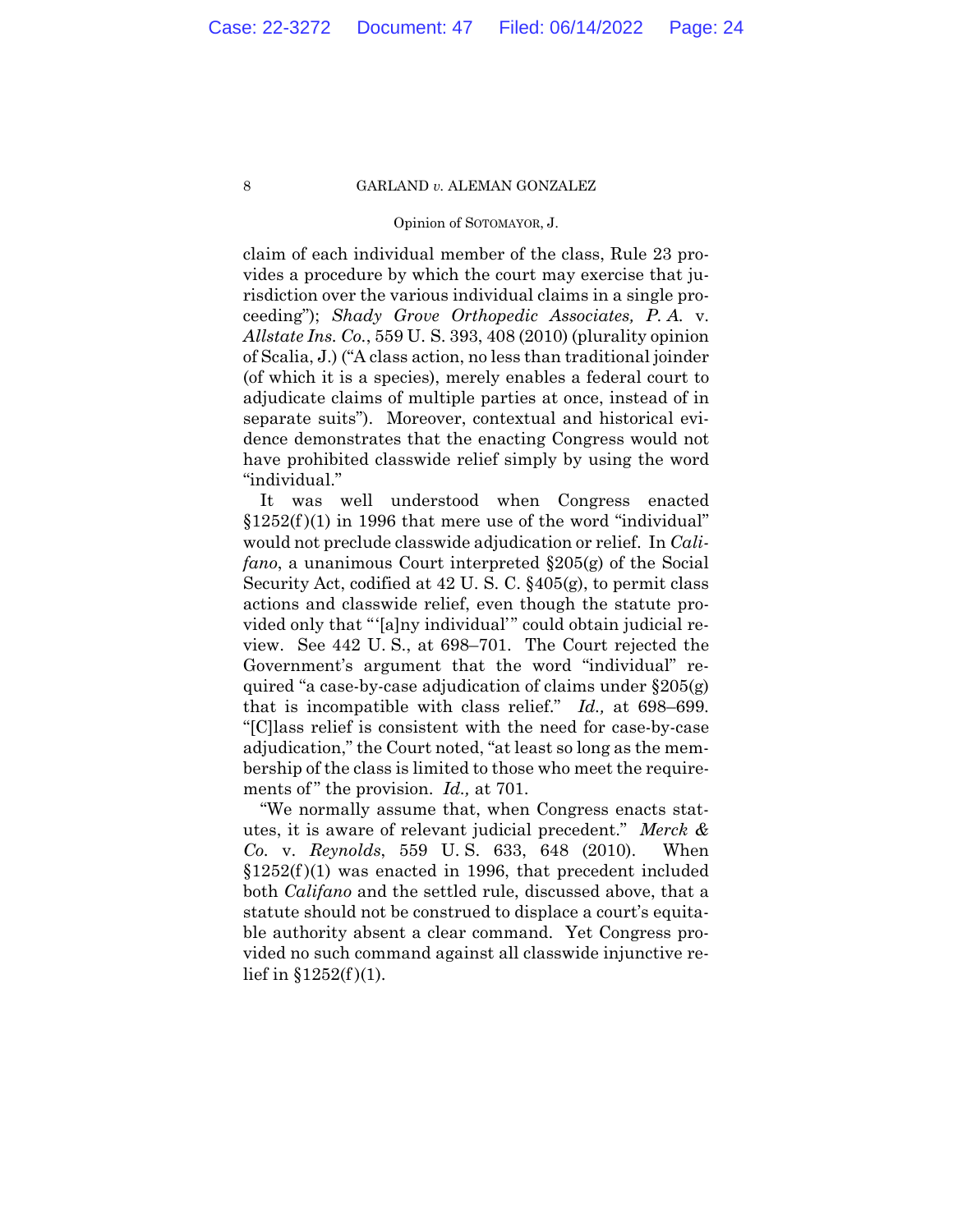Cite as:  $596 \text{ U.S.}$  (2022) 9

### Opinion of SOTOMAYOR, J.

Indeed, in other subsections of §1252, Congress provided precisely such a clear command. Section 1252(e)(1)(B), enacted simultaneously with  $$1252(f)(1)$ , explicitly divests federal courts of authority to "certify a class under Rule 23 of the Federal Rules of Civil Procedure" in certain cases. The enacting Congress thus knew how to preclude classwide relief and did so in unmistakable terms when that was its intent. In  $$1252(f)(1)$ , however, it made no mention of class actions or Rule 23. Again, "'it is generally presumed that Congress acts intentionally and purposely in the disparate inclusion or exclusion'" of language, particularly where, as here, it enacted the language as part of a unified whole. *Nken*, 556 U. S., at 430.

The Government responds that this reading of  $$1252(f)(1)'$ s saving clause renders the word "individual" superfluous. "'[S]ometimes the better overall reading of the statute contains some redundancy,'" however, as Congress may "emplo[y] a belt and suspenders approach" to ensure its aims are met. *Atlantic Richfield Co.* v. *Christian*, 590 U. S. \_\_\_, \_\_, n. 5 (2020) (slip op., at 10, n. 5). Relevant here, parties other than individuals in removal proceedings may bring immigration-related lawsuits. For example, prior to 1996, several organizations brought preenforcement challenges to immigration statutes. See Brief for Respondents 55 (collecting examples). In recent years, States, too, increasingly have sued on behalf of their own interests. See, *e.g., Biden* v. *Texas*, No. 21–954, now pending before the Court; *Department of Homeland Security* v. *Regents of Univ. of Cal.*, 591 U. S. \_\_\_ (2020); *United States* v. *Texas*, 579 U. S. 547 (2016) (*per curiam*). In drafting §1252(f )(1), Congress had every reason "to be doubly sure," *Barton* v. *Barr*, 590 U.S. \_\_, \_\_ (2020) (slip op., at 16), that only individuals in removal proceedings and not other entities would receive injunctive relief restraining the operation of the specified provisions of the INA. Additionally, the Government's redundancy concern is particularly unpersuasive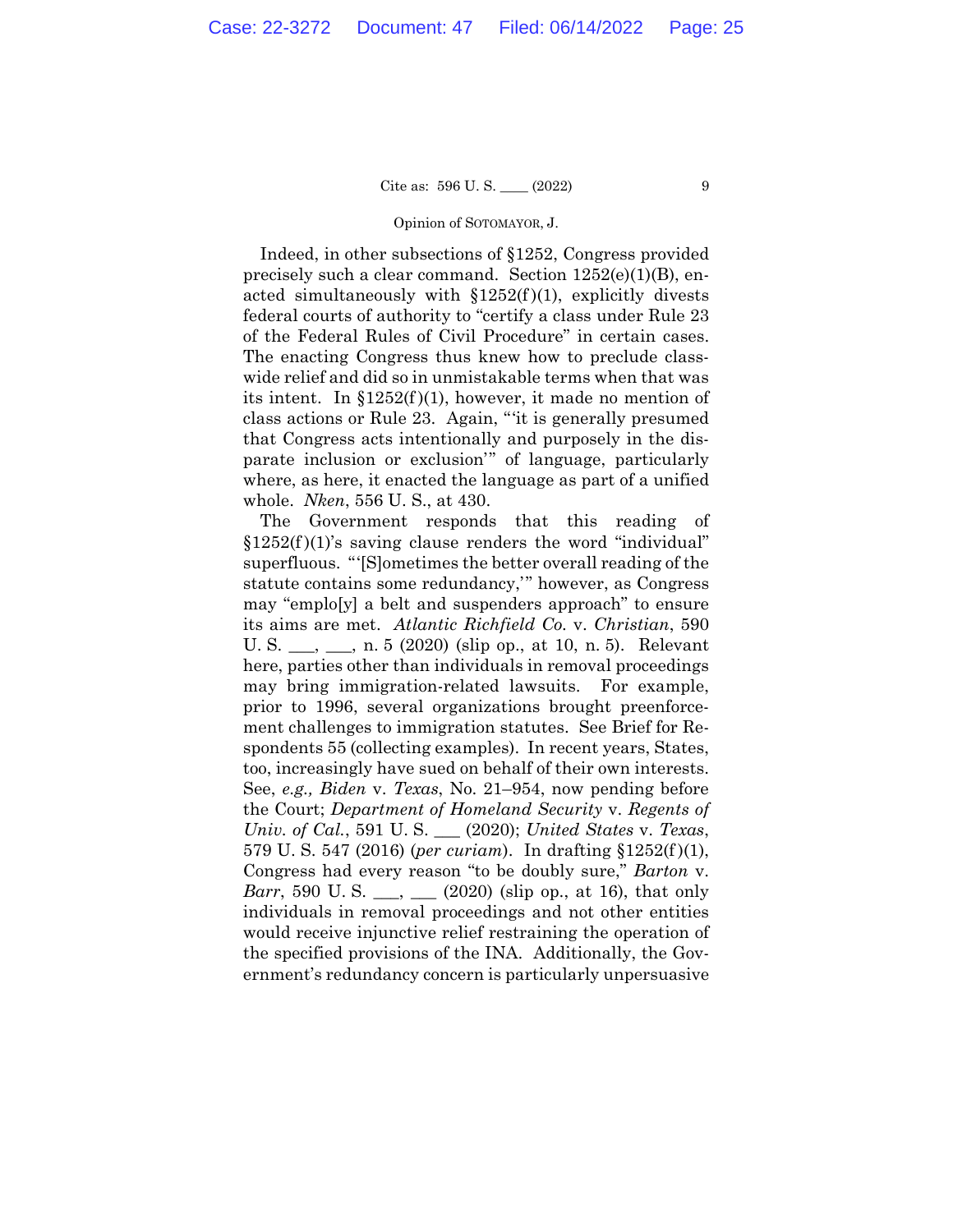### Opinion of SOTOMAYOR, J.

because Congress used the adjective "individual" redundantly in other immigration-related provisions within Title 8. See §1446(a) (authorizing the Attorney General to waive investigation of applicant for naturalization "in an individual case or in such cases or classes of cases as may be designated by him"); §1601(4) (expressing concern that "individual aliens," prior to 1996, were "burden[ing] the public benefits system").

3

In sum, the courts below retained their equitable authority to issue classwide injunctive relief for two independent reasons. First, the relief the District Courts issued did not purport "to enjoin or restrain the operation of" any statute; rather, the District Courts sought to enforce a statute and enjoin what they deemed to be unlawful agency action. Second, and in any event, the injunctive relief issued below fell within  $$1252(f)(1)'$ s saving clause because it concerned only the application of provisions of the INA to individual noncitizens in removal proceedings.

This interpretation is a reasonable one. Congress' express and particular use of words in §1252(f )(1) protected the specified statutory provisions against restraint by lower court injunctions, but evinced no quarrel with lower courts ensuring that the Executive Branch complied with the commands in those provisions. In addition, Congress ensured that this goal did not come at the expense of violating the rights of noncitizens in removal proceedings.

## B

The Court reaches a contrary result only by prioritizing unavailing and largely atextual concerns.

### 1

Starting with the primary "enjoin or restrain the operation of" clause, the Court accepts the Government's argument that "the 'operation of' the relevant statutes is best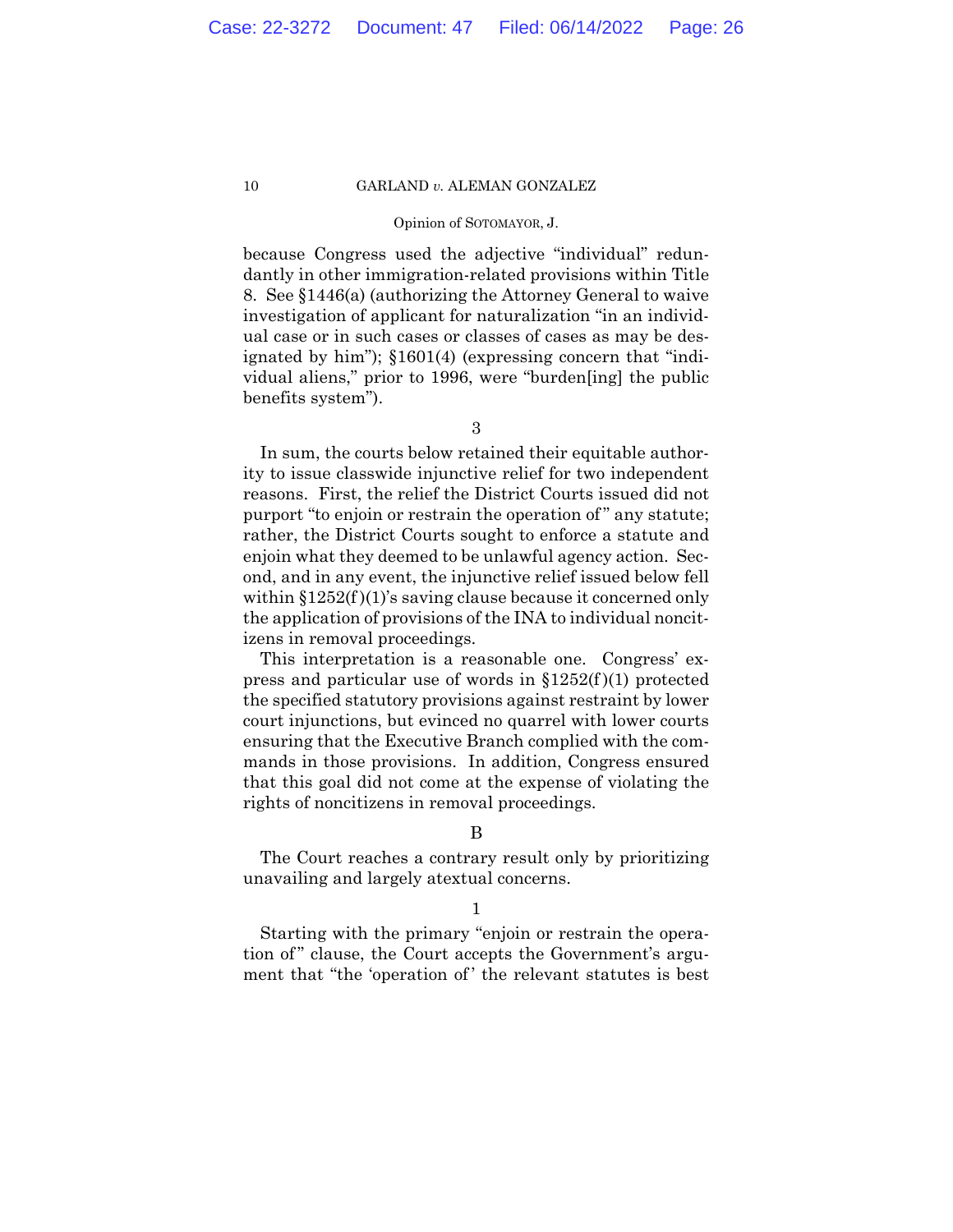### Opinion of SOTOMAYOR, J.

understood to refer to the Government's efforts to enforce or implement them." *Ante,* at 5. Aside from ignoring Congress' choice to restrict judicial review of "implementation" in some subsections of §1252 but not others, the Court misapprehends how statutes operate. No doubt, "laws ordinarily 'work' or 'function' . . . through the actions of officials or other persons who implement them." *Ante,* at 5. That proposition, however, only holds if those individuals properly implement the relevant statute. An unlawful implementation of a statute is not the "work[ing]" or "function[ing]" of the statute at all; it is simply unauthorized. Restraining such action does not interfere with the operation of the statute for purposes of  $$1252(f)(1)$ .

Resisting this result, the Court offers a string cite of several inapt uses of "operation," none of which concern the operation of legal authority. See *ante,* at 7–8. The Court wonders why, "[i]f cars, trucks, railroads, water utilities, drainage ditches, auto dealerships, planes, radios, video poker machines, cable TV systems, and many other things can be unlawfully or improperly operated, . . . the same cannot be said of a statute." *Ante,* at 8. The answer is obvious: Unlike all of those examples, a statute is the law. Officials may implement a statute unlawfully, but a statute does not operate in conflict with itself.5

The Court also agrees with the Government that "enjoin," as used in  $$1252(f)(1)$ , necessarily takes on both affirmative and negative connotations, but only by rigidly segmenting each word in the clause, defining each in isolation, and adding those definitions together. See *ante,* at 4. Elsewhere, however, this Court has cautioned against such a piecemeal approach to statutory interpretation. Cf., *e.g., FCC* v.

 ${}^5$ The Court's sole response is to suggest that if an official can "'carry out'" a statute contrary to its terms, the statute should be able to "'operat[e]'" contrary to itself, too. *Ante*, at 8, n. 3. This once again elides the distinction Congress drew in §1252 between "implementation" and "operation," a difference that must be given meaning. See *supra,* at 4–5.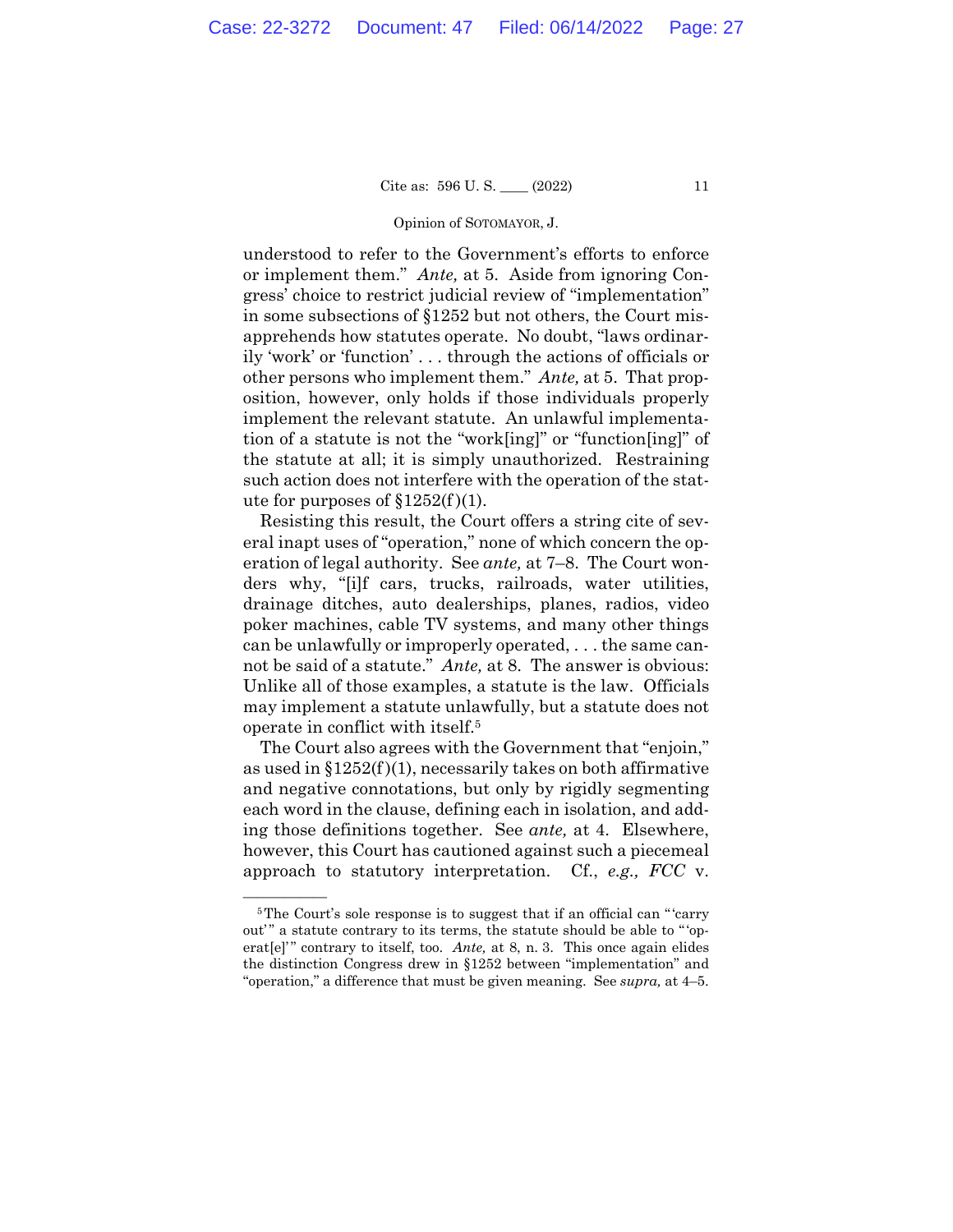### Opinion of SOTOMAYOR, J.

*AT&T Inc.*, 562 U. S. 397, 406 (2011) (cautioning that "two words together may assume a more particular meaning than those words in isolation"). Moreover, the Court pays no mind to Congress' other uses of "enjoin" in §1252 and elsewhere in Title 8 as meaning banning or stopping.

The Court offers one final purportedly textual basis for its strained reading of the primary clause: that it is the only option consistent with  $$1252(f)(1)$ 's prefatory clause. See *ante,* at 8–9; §1252(f )(1) ("Regardless of the nature of the action or claim . . . "). The prefatory clause, however, does not purport to expand the scope of  $$1252(f)(1)$ 's restriction; it simply makes clear that the restriction must apply to all claims that would otherwise fall within it, without exception. See *Atlantic Richfield Co.*, 590 U. S., at \_\_\_, n. 5 (slip op., at 10, n. 5) (reasoning similarly as to phrase "'without regard to the citizenship of the parties or the amount in controversy'").

The Court closes with two policy arguments. It deems it "most unlikely" that Congress would enact a statute that disproportionately limits lower courts' authority to issue injunctive relief to remedy constitutional claims, a result it contends would flow from respondents' reading. *Ante,* at 9. This is in large part a problem of the Court's own making. As explained, a proper interpretation of  $$1252(f)(1)$ 's saving clause preserves lower courts' authority to issue injunctive relief on constitutional claims, including on a classwide basis, so long as all plaintiffs are individuals against whom removal proceedings have been initiated. Moreover, even in preenforcement challenges brought by entities or by individuals not in removal proceedings, respondents' reading of  $$1252(f)(1)$  does not prohibit injunctive relief exclusively as to constitutional claims, but also as to claims that arise from any statutes external to the covered INA provisions (for example, a claim that a covered provision violates the Religious Freedom Restoration Act (RFRA)). See *ante,* at 9,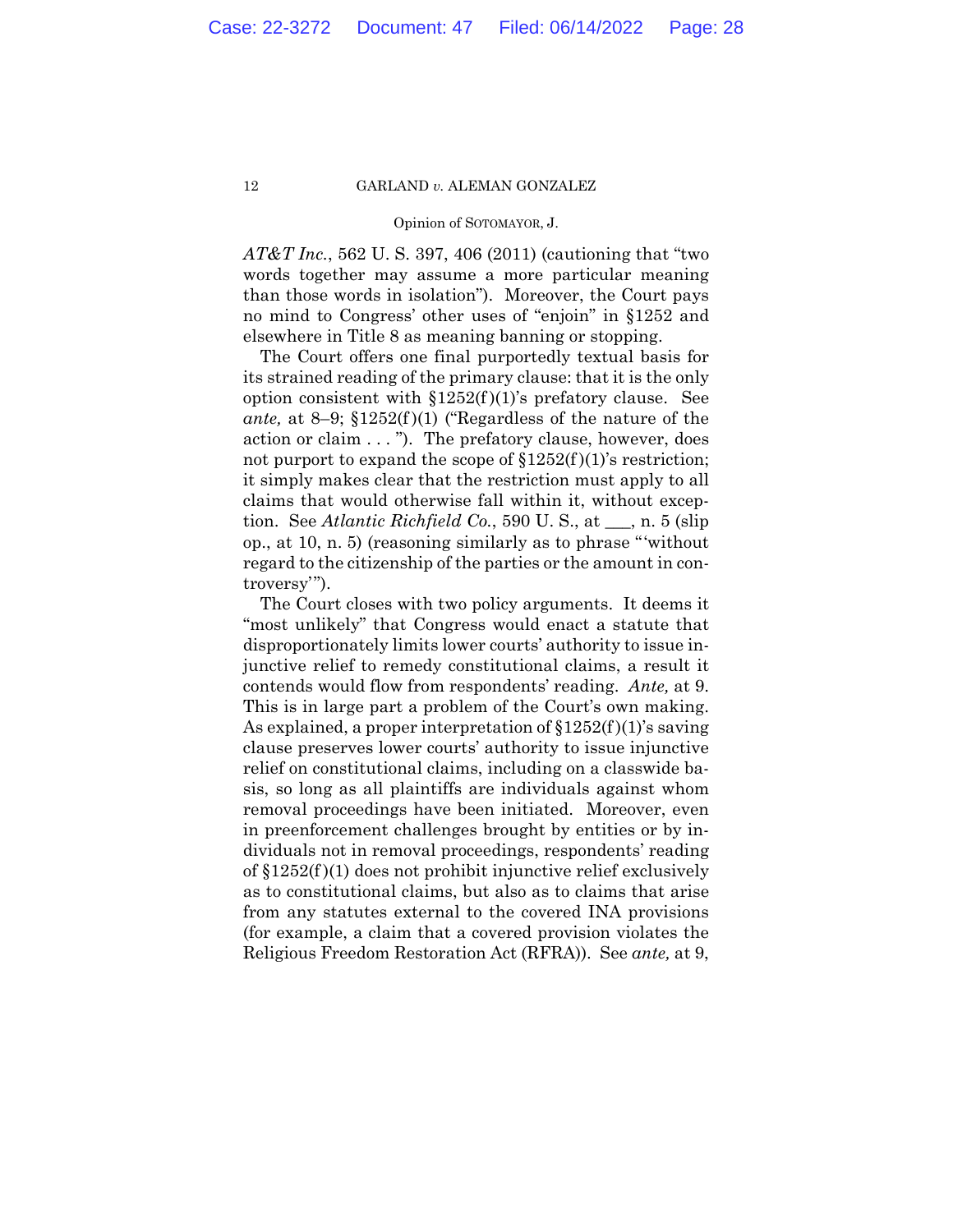### Opinion of SOTOMAYOR, J.

n. 4. The correct reading of  $$1252(f)(1)$  evenhandedly protects the specified INA provisions from all such external, preenforcement, lower court injunctions, whether on statutory or constitutional grounds, without shielding unlawful agency action inconsistent with the specified provisions. Whatever the Court may think of the wisdom of that policy, it is a perfectly plausible one.

 *Brownback* v. *King*, 592 U. S. \_\_\_, \_\_\_ (2021) (slip op., at 8).6 The Court also worries that under this reading of  $$1252(f)(1)$ , the inquiry as to whether injunctive relief is available may overlap with the merits of a claim that a covered provision has been violated. *Ante,* at 9–10. The Court is wrong to find "anything unusual about that consequence." *Wal-Mart Stores, Inc.* v. *Dukes*, 564 U. S. 338, 351 (2011). Even as to the question of subject-matter jurisdiction (as opposed to the remedial authority at issue here), "[t]he necessity of touching aspects of the merits . . . is a familiar feature of litigation." *Id.,* at 351–352; accord, *e.g., Perry v. Merit Systems Protection Bd.*, 582 U.S. \_\_, \_\_ (2017) (slip op., at 14) ("[T]he distinction between jurisdictional and merits issues is not inevitably sharp, for the two inquiries may overlap"). Any overlap may be substantial: Under the Federal Tort Claims Act, for instance, "all elements of a meritorious claim are also jurisdictional." This concern, too, offers no justification for the Court's departure from ordinary meaning or its disregard of clear contextual evidence contrary to its view.

 $6$ The Court states that respondents' reading of  $$1252(f)(1)$  will, in some cases, cause a "*complete* overlap between a jurisdictional inquiry and the merits of a claim." *Ante,* at 10, n. 5. Once again, such an overlap is far from unprecedented. Moreover, as the Court implicitly concedes, it will not always be present. As explained, respondents' interpretation divests the lower courts of authority to issue injunctive relief on external challenges to the specified provisions (*e.g.,* a challenge to a specified provision based on RFRA or the Due Process Clause), regardless of the merits of those challenges, unless the saving clause applies.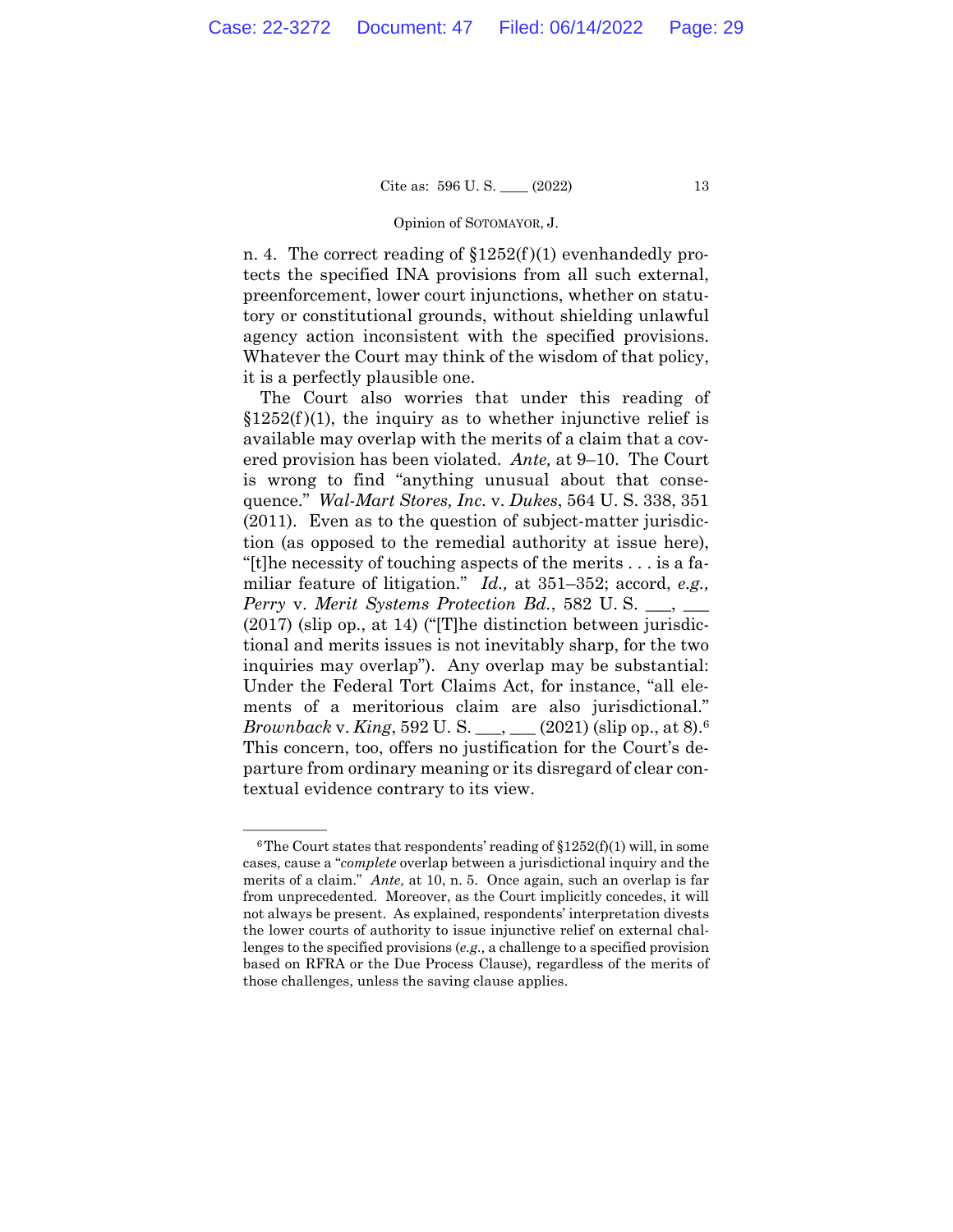### Opinion of SOTOMAYOR, J.

2

The Court's arguments in support of its reading of the saving clause fare little better. The Court opens with language from past cases suggesting support for its interpretation. See *ante,* at 5–6. None of the cases the Court quotes, however, presented or decided the scope of  $\S 1252(f)(1)$ 's bar on injunctive relief.

 an exception to the norm. *McQuiggin*, 569 U. S., at 397. The Court ignores the clear-statement rule for such dis-The Court next affords dispositive weight to its classexclusive view of the word "individual" in  $$1252(f)(1)$ . See *ante,* at 6. The Court distinguishes *Califano* in a footnote, asserting that  $$1252(f)(1)$ 's saving clause should be construed narrowly because it is an exception to the primary clause. See *ante,* at 11, n. 6. The point, however, is not that the statute interpreted in *Califano* was identical to §1252(f)(1), but that *Califano* established that a statute's mere use of the word "individual" does not suffice to preclude classwide relief. Moreover, the Court overlooks that it is §1252(f)(1)'s primary clause (which divests lower courts of their "'traditional equitable authority'") that constitutes placements of courts' equitable jurisdiction. *Califano* and the clear-statement rule both instruct that Congress would not have done so much so obliquely, particularly when it clearly prohibited class relief in another subsection of the same statute.

On the question of Congress' disparate inclusion and exclusion of language in §1252 referring to class actions, the Court declines to decide what it thinks. Taking one path, it suggests that one should not "give much weight to this negative inference." *Ante,* at 10. But see *Nken*, 556 U. S., at 430–431 (giving weight to equivalent inference when interpreting same statute). Taking another, the Court admits that adhering to its holding might well "rule out efforts to obtain any injunctive relief that applies to multiple named plaintiffs (or perhaps even rule out injunctive relief in a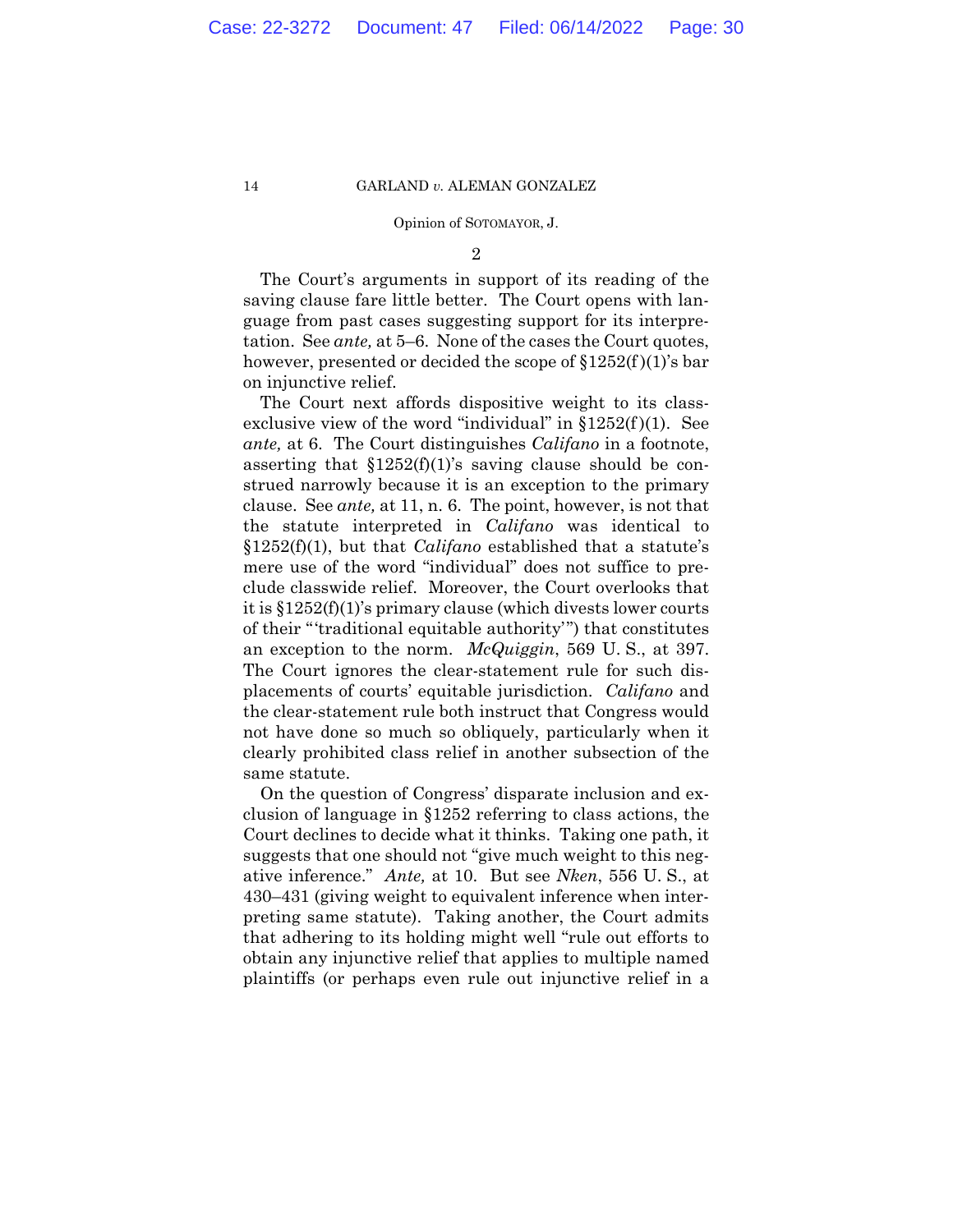### Opinion of SOTOMAYOR, J.

lawsuit brought by multiple named plaintiffs)." *Ante,* at 11. That result, which would require separate remedial orders or even separate lawsuits for family members asserting legally and factually identical claims based on joint immigration applications or proceedings, is absurd. There is no conceivable benefit in requiring identical claims to be raised in separate, duplicative actions. This bizarre outcome offers further proof that the Court has erred.

# III

The ramifications of the Court's errors should not be ignored. Today's holding risks depriving many vulnerable noncitizens of any meaningful opportunity to protect their rights.

To understand why, consider the practical realities of the removal and detention system. Noncitizens subjected to removal proceedings are disproportionately unlikely to be familiar with the U. S. legal system or fluent in the English language. Even so, these individuals must navigate the Nation's labyrinthine immigration laws without entitlement to appointed counsel or legal support. If they are detained, like respondents here, they face particularly daunting hurdles. On average, immigration detention facilities are located significantly farther away from detained individuals' communities and court proceedings than criminal jails, making it extraordinarily difficult to secure legal representation. Even for those individuals who can locate and afford counsel under these circumstances, such remote confinement impedes evidence gathering and communication with counsel. After traveling (perhaps for hours) to meet with detained clients, attorneys may be barred from doing so due to logistical or administrative errors; legal phone calls, too, frequently are nonconfidential, prohibitively costly, or otherwise unavailable. Exacerbating these challenges, the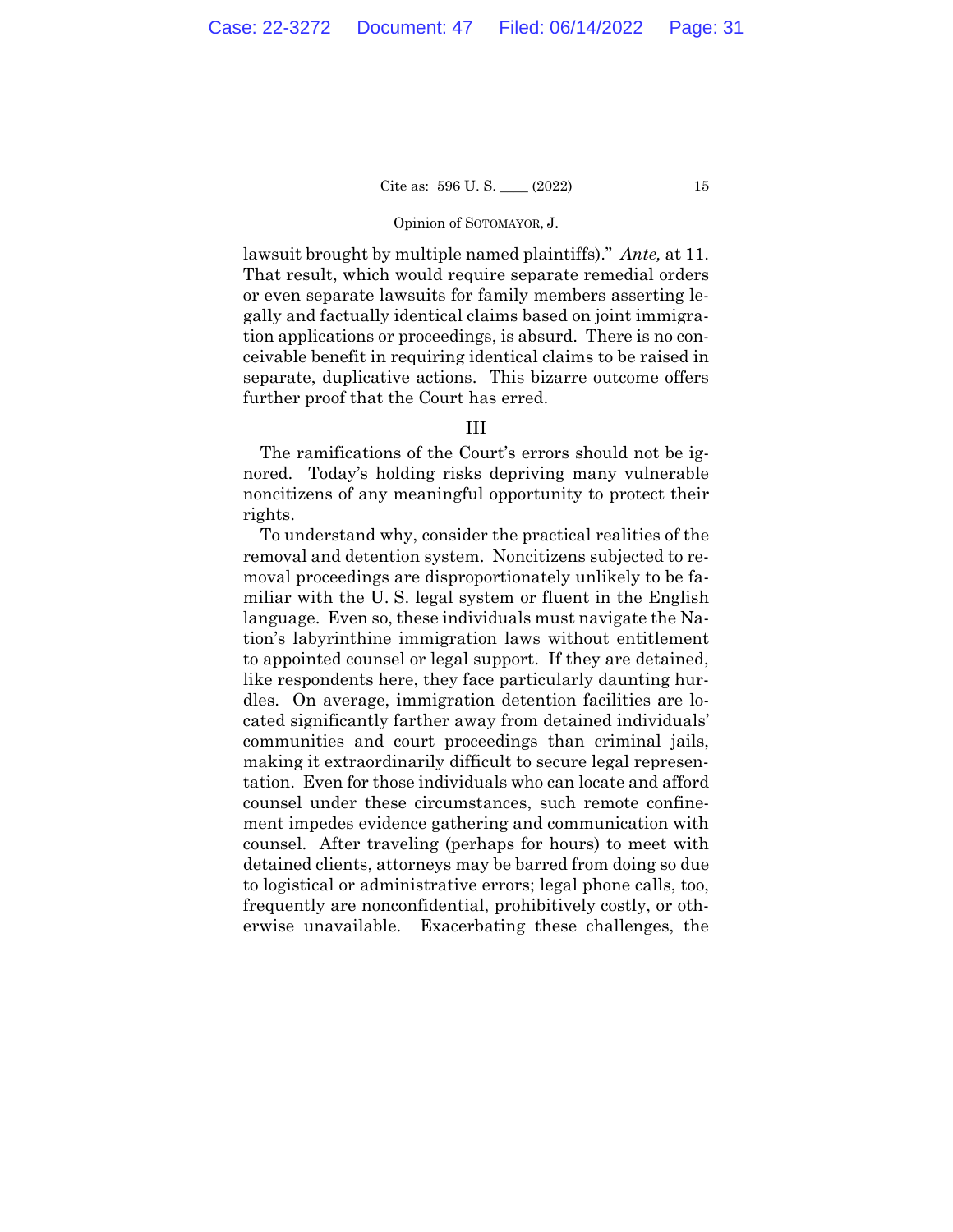### Opinion of SOTOMAYOR, J.

Government regularly transfers detained noncitizens between facilities, often multiple times.7

It is one matter to expect noncitizens facing these obstacles to defend against their removal in immigration court. It is another entirely to place upon each of them the added burden of contesting systemic violations of their rights through discrete, collateral, federal-court proceedings. In a great many cases, the inevitable consequence of barring classwide injunctive relief will be that those violations will go unremedied, except as to the few fortunate enough to afford competent collateral counsel or to secure vigorous *pro bono* representation. The burdens will fall on those least able to vindicate their rights, as well as the law firms and nonprofit organizations that will endeavor to assist as many of these noncitizens as their capacity permits.<sup>8</sup>

If, somehow, a substantial number of noncitizens are able to overcome these obstacles and file separate federal lawsuits against unlawful removal or detention policies, a different problem will arise. Class litigation not only enables

<sup>&</sup>lt;sup>7</sup>See, *e.g.*, Brief for Former Immigration Judges et al. as *Amici Curiae* 8–14; Z. Manfredi & J. Meyers, Isolated and Unreachable: Contesting Unconstitutional Restrictions on Communication in Immigration Detention, 95 N. Y. U. L. Rev. 130, 139–145 (2020); E. Ryo & I. Peacock, A National Study of Immigration Detention in the United States, 92 S. Cal. L. Rev. 1, 29, 37–41 (2018); I. Eagly & S. Shafer, A National Study of Access to Counsel in Immigration Court, 164 U. Pa. L. Rev. 1, 30–36 (2015); P. Markovitz et al., Accessing Justice: The Availability and Adequacy of Counsel in Removal Proceedings, 33 Cardozo L. Rev. 357, 367– 373 (2011); M. Taylor, Promoting Legal Representation for Detained Aliens: Litigation and Administrative Reform, 29 Conn. L. Rev. 1647, 1670–1673 (1997); cf. *Demore* v. *Kim*, 538 U. S. 510, 554 (2003) (Souter, J., concurring in part and dissenting in part) (explaining that immigration officials "can detain, transfer, and isolate aliens away from their

lawyers, witnesses, and evidence"). 8 It is no answer to say that other individuals similarly situated may generate controlling precedent by pursuing their own claims. In the months or years it may take to secure a published appellate ruling resolving a pertinent legal issue, a great many noncitizens without meaningful access to justice will suffer irreparable injury.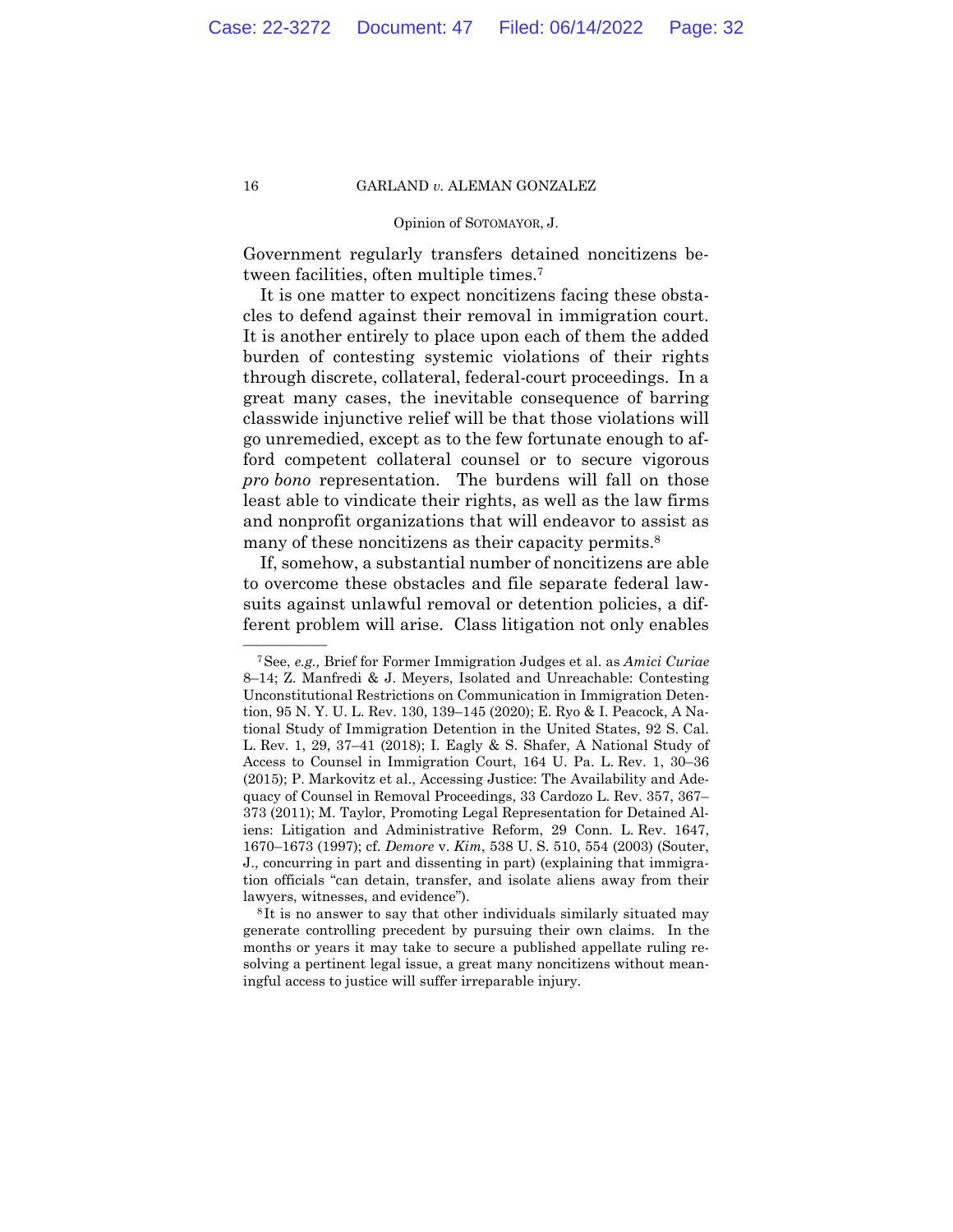### Opinion of SOTOMAYOR, J.

individual class members to enforce their rights against powerful actors, but also advances judicial economy by eliminating the need for duplicative proceedings pertaining to each class member. In contrast, the Court's overbroad reading of  $$1252(f)(1)$  forces noncitizens facing unlawful detention, if they are able, "to flood district court dockets with individual habeas actions raising materially indistinguishable claims and requesting materially indistinguishable injunctive relief." Brief for Retired Federal Judges as *Amici Curiae* 15. There is no reason to think Congress intended either of these untenable results.

In fairness, the Court's decision is not without limits. For instance, the Court does not purport to hold that  $$1252(f)(1)$  affects courts' ability to "hold unlawful and set aside agency action, findings, and conclusions" under the Administrative Procedure Act. 5 U. S. C. §706(2). No such claim is raised here. In addition, the Court rightly does not embrace the Government's eleventh-hour suggestion at oral argument to hold that  $$1252(f)(1)$  bars even classwide declaratory relief,  $9$  a suggestion that would (if accepted) leave

<sup>&</sup>lt;sup>9</sup>Although I reach no definitive conclusion on this unpresented issue, it is difficult to square the Government's claim with the statute Congress enacted. Section  $1252(f)(1)$  limits lower courts' authority to "enjoin or restrain," whereas a declaratory judgment (unlike an injunction) " 'is not ultimately coercive.'" *Steffel* v. *Thompson*, 415 U. S. 452, 471 (1974). In addition,  $$1252(f)(1)$  is titled "[l]imit on injunctive relief," in contrast to nearby  $$1252(e)(1)$ 's broader "[l]imitations on relief." True to its title,  $§1252(e)(1)$  expressly prohibits courts from "enter[ing] declaratory, injunctive, or other equitable relief" under certain circumstances, whereas  $$1252(f)(1)$  makes no mention of declaratory relief.

Moreover, if (as the Court holds today)  $$1252(f)(1)$  bars classwide relief, and (as the Government suggests) the provision affects both injunctive and declaratory relief, it is hard to see how any class action could proceed, as no relief would be available in the lower courts. That, in turn, would prevent any such case from reaching this Court, rendering Congress' reservation of this Court's authority a nullity. See  $$1252(f)(1)$ (stripping authority from all courts "other than the Supreme Court").